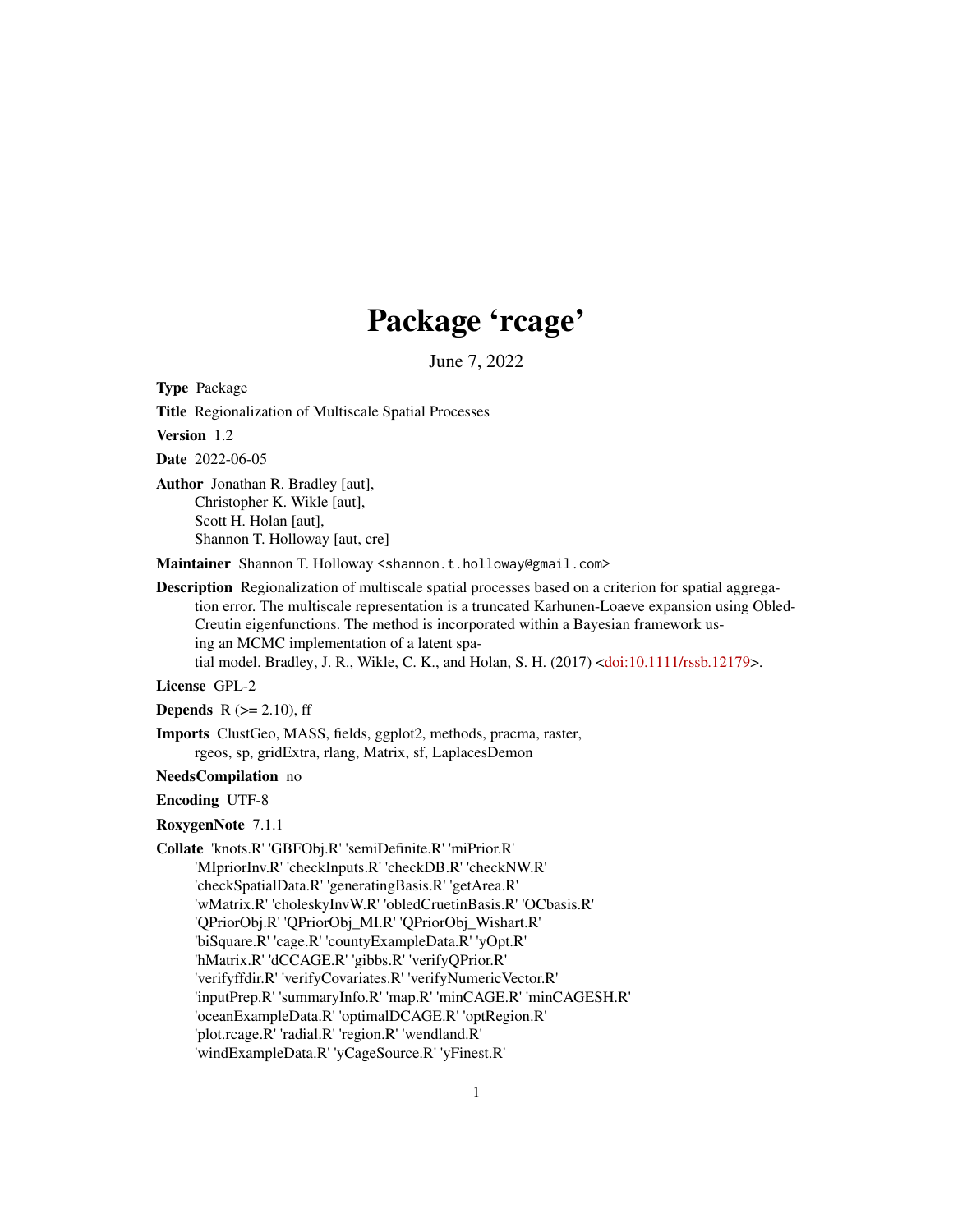<span id="page-1-0"></span>Repository CRAN

Date/Publication 2022-06-06 23:10:11 UTC

## R topics documented:

#### **Index** [22](#page-21-0)

bisquare *Bisquare Basis Functions*

## Description

Provides an implementation of the bisquare basis functions defined as

 $\Psi_j(s) = \{1 - (||s - c_j||/w)^2\}^2 I(||s - c_j|| \leq w).$ 

## Usage

bisquare(crd, knots,  $w = NULL$ , ..., longlat = TRUE)

## Arguments

| crd      | A matrix object. The $(x,y)$ coordinates of the reference points $\{nCrd x 2\}$ .                                                                     |
|----------|-------------------------------------------------------------------------------------------------------------------------------------------------------|
| knots    | A matrix object. The $(x,y)$ coordinates of the knots $\{r \times 2\}$ .                                                                              |
| W        | A numeric object. The positive scaling factor (bandwidth).                                                                                            |
| $\cdots$ | ignored. Included only to require naming of inputs that follow.                                                                                       |
| longlat  | A logical object. If FALSE, Euclidean distance is calculated; if TRUE, Great<br>Circle distance is calculated. See ?sp::spDists for more information. |

## Details

Distances between reference coordinates and knots are obtained using sp::spDists().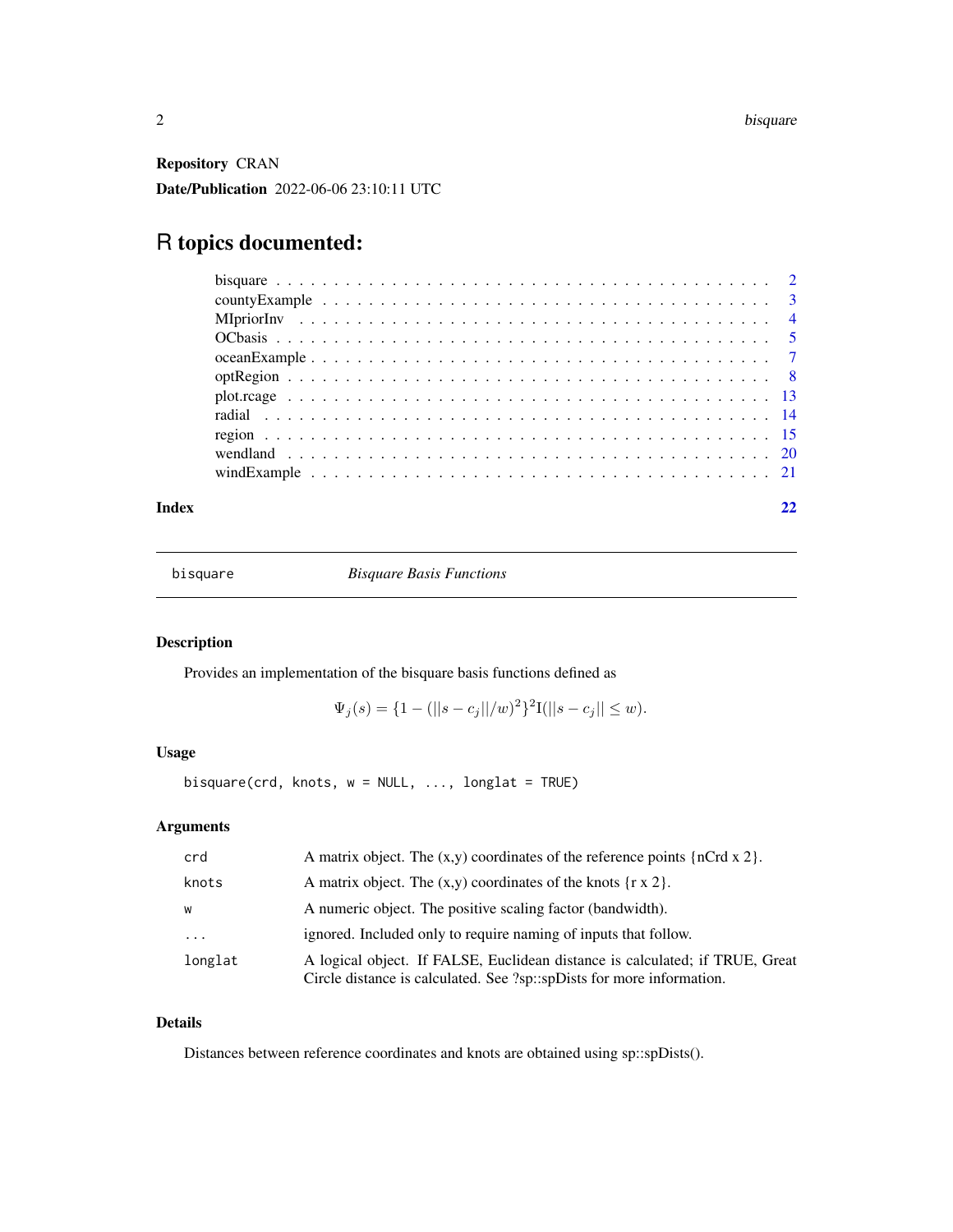## <span id="page-2-0"></span>countyExample 3

## Value

A matrix of bisquare functions evaluated at all combinations of crd and knots  $\{nCrd x r\}$ .

#### References

Cressie, N. and Johannesson, G. (2008). Fixed rank kriging for very large spatial data sets. Journal of the Royal Statistical Society, Series B, 70, 209–226. <doi:10.1111/j.1467-9868.2007.00633.x>.

#### Examples

```
data(countyExample)
bisquare(crd = sp::coordinates(county), knots = knots)
```
countyExample *U.S. Legal/Statistical Area Data*

## Description

The U.S. legal/statistical areas, their median household income, and a matrix of knots provided only to facilitate illustrative examples.

#### Usage

data(countyExample)

#### Format

countyExample contains 3 objects:

county A SpatialPolygonsDataFrame containing 3109 areas. For each areal unit, the following data are defined

GEO\_ID identifier for legal/statistical area

STATE state containing the legal/statistical area

NAME name of the legal/statistical area

LSAD legal/statistical area description

SHAPE\_AREA area of the county in square meters.

SHAPE\_LEN perimeter of the county in meters.

ACS A 3109x2 matrix containing the public-use American Community Survey (ACS) 2013 5-year estimated county-level median household income and its variance.

LogMedianIncome log of the estimated median household income.

VarianceLMI approximate variance of the log median household income (using the Delta method).

## knots A 75x2 matrix of knots spanning the county data.

- x x coordinate
- y y coordinate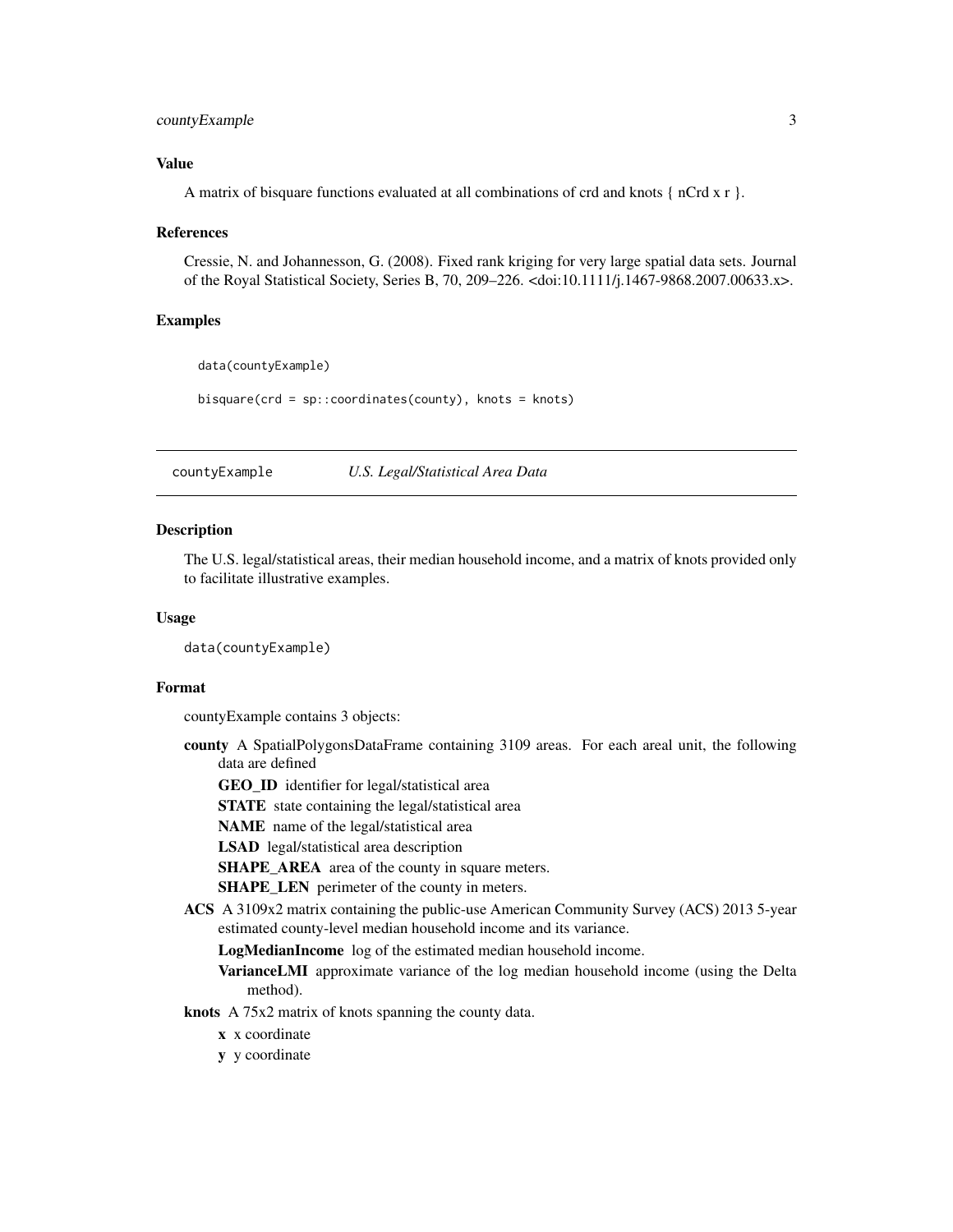#### <span id="page-3-0"></span>References

U.S. Census Bureau. 2013-2017 American Community Survey 5-year Estimates; generated by Jonathan Bradley; using American FactFinder.

MIpriorInv *Inverse of the MI Prior Distribution*

#### Description

Calculates the inverse of the MI prior distribution, which is motivated by specifying the covariance so that it is "close" to the covariance from an Intrinsic Conditional Auto-Regressive model on the domain of the finest resolution. See reference for details.

## Usage

MIpriorInv(psi, dB, ..., dMax = NULL)

#### Arguments

| psi      | A matrix object. The estimated OC basis $\{nB \times r\}$ , where nB is the number of<br>areal units in the finest resolution spatial object (dB)                                                                 |
|----------|-------------------------------------------------------------------------------------------------------------------------------------------------------------------------------------------------------------------|
| dB       | A SpatialPolygons or SpatialPoints object. The finest resolution {nB}                                                                                                                                             |
| $\cdots$ | Ignored.                                                                                                                                                                                                          |
| dMax     | Numeric maximum distance between points to be considered adjacent. Ignored<br>if dB is SpatialPolygons. If dB is SpatialPoints and dMax is not specified, it is<br>taken to be the 0.1 quantile of the distances. |

#### Details

For clarity – function returns

$$
K^{-1} = R_B^{-1}A^+Q'_B(I - A)Q_B R_B^{-1},
$$

where  $A^+$  is the first order adjacency matrix and  $Q_B$ ,  $R_B$  is the QR decomposition of the basis matrix.

#### Value

The inverse of the MI prior as an rxr matrix.

## References

Bradley, J. R., Wikle, C. K., and Holan, S. H. (2017). Regionalization of Multiscale Spatial Processes using a Criterion for Spatial Aggregation Error. Journal of the Royal Statistical Society - Series B, 79, 815–832. <doi:10.1111/rssb.12179>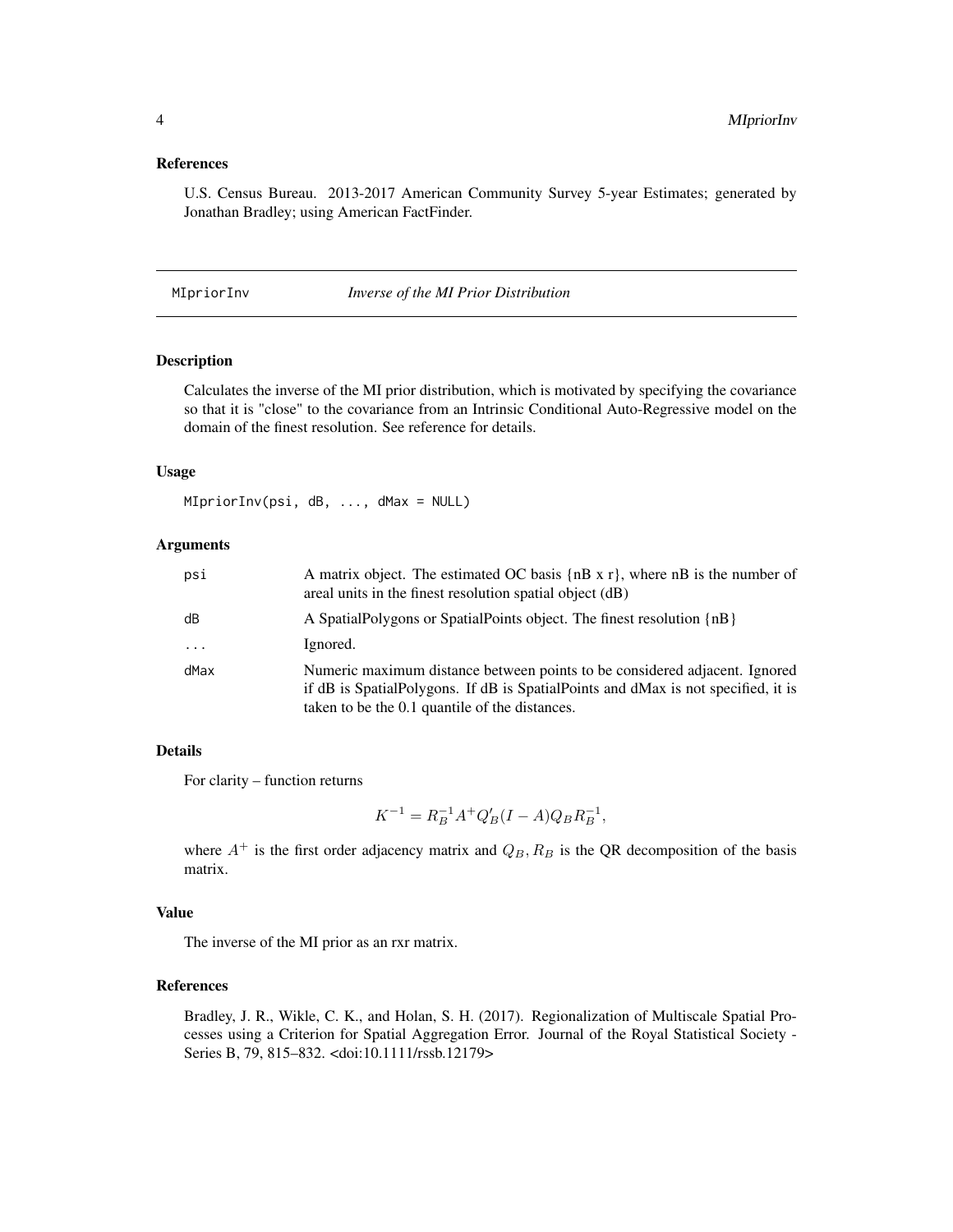#### <span id="page-4-0"></span>OCbasis 5

## Examples

data(countyExample)

```
nc <- county[county@data[,"STATE"] == 37, ]
psi \leq matrix(data = rbinom(n = 1000, size = 1, prob = 0.5),
             nrow = 100L, ncol = 10L)
MIpriorInv(psi = psi, dB = nc)
```
#### OCbasis *Obled-Cruetin Basis Function*

## Description

Performs a reweighting of radial basis functions ensuring orthonormality.

## Usage

```
OCbasis(
  ...,
 spatialData,
 gbf,
 knots,
 dB = NULL,w = NULL,nw = NULL,nCore = 1L,
 longlat = TRUE
```
)

## Arguments

| .           | Ignored. Included only to require named inputs.                                                                                                                                                                                                                                                                                                                                       |
|-------------|---------------------------------------------------------------------------------------------------------------------------------------------------------------------------------------------------------------------------------------------------------------------------------------------------------------------------------------------------------------------------------------|
| spatialData | A SpatialPoints object, SpatialPolygons object, or a list of said objects. The<br>source support data. If provided as a list, input dB must be integer or Spa-<br>tialPolygons.                                                                                                                                                                                                       |
| gbf         | A function or character object. The function to use to calculate the radial basis<br>functions of the expansion of the Obled-Creutin eigenfunction. The bi-square,<br>wendland, and radial functions are available through this implementation as<br>'bisquare', 'wendland' and 'gaussian', respectively. All others must be defined<br>by user. See details for further information. |
| knots       | A matrix or integer. If a matrix, the knots of the radial basis functions. If an<br>integer, the number of knots to generate using fields::cover.design().                                                                                                                                                                                                                            |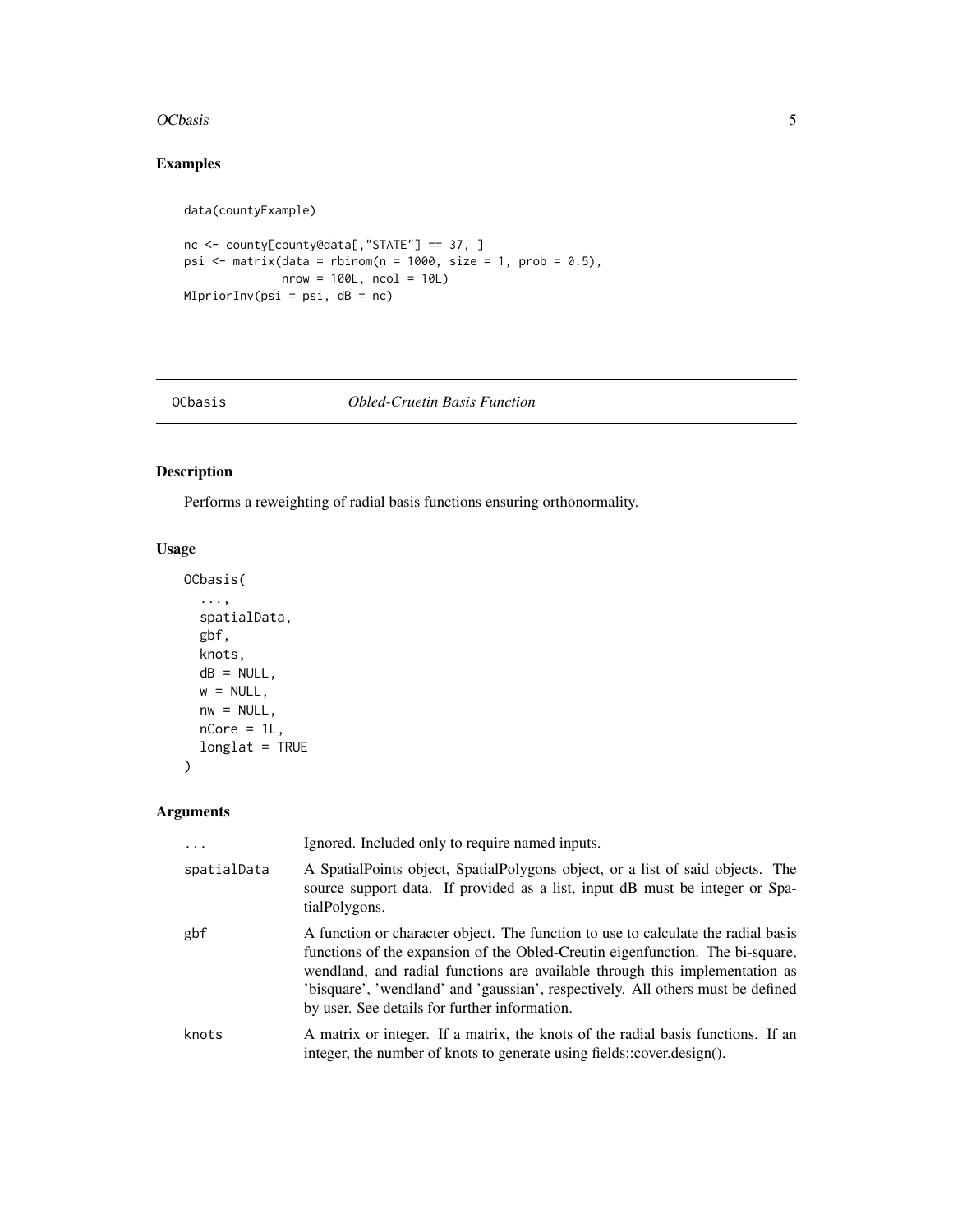| dB      | NULL, integer, or a SpatialPolygons object defining the spatial region to be<br>sampled when using Monte Carlo estimates. If spatial Data is a list of spatial<br>objects, dB must be in an integer specifying the element of spatialData to use as<br>the sampling region or a SpatialPolygons object. |
|---------|---------------------------------------------------------------------------------------------------------------------------------------------------------------------------------------------------------------------------------------------------------------------------------------------------------|
| W       | A numeric object. The scaling factor for radial basis functions. See details for<br>further information.                                                                                                                                                                                                |
| nw      | An integer object or NULL. The number of MC replicates to generate for esti-<br>mating the O-C eigenfunctions. If $\leq$ =0 or NULL, spatialData must be or include<br>SpatialPoints data.                                                                                                              |
| nCore   | An integer object or NULL. The number of cores if parallel methods are to be<br>used in the Monte Carlo step.                                                                                                                                                                                           |
| longlat | A logical object. TRUE if spatialData is longitude/latitude data.                                                                                                                                                                                                                                       |

#### Details

Input 'gbf' allows users to specify a radial basis function beyond the internally implemented bisquare, wendland, and gaussian functions. If user provides a function, the function must use the following formal arguments:

- crd the coordinates at which the basis functions are to be evaluated;
- knots the knots of the basis functions;
- w the scaling factor for the basis function; and
- ... an ellipsis to avoid argument errors.

The function must return a matrix of dimension {nrow(crd) x nrow(knots)}.

For completeness, the bi-square functions implemented in the package are of the form

 $\Psi_j(s) = \{1 - (||s - c_j||/w)^2\}^2 I(||s - c_j|| \leq w).$ 

Note that input 'w' is equivalent to  $w$  in the expression above. In addition, if a user were to define an equivalent function inputs  $s \equiv \text{`crd'}$  and  $c_j \equiv \text{`knots'}.$ 

The Wendland basis functions defined as

$$
\Psi_j(s) = \{1 - d_j(s)\}^6 \{35d_j(s)^2 + 18d_j(s) + 3\}/3I(0 \le d_j \le 1),
$$

where

$$
d_j(s) = ||s - c_j||/w.
$$

The Gaussian radial basis functions defined as

$$
\Psi_j(s) = \exp\{-\frac{1}{2}(||s - c_j||/w)^2\}.
$$

#### Value

A list containing:

| basis  | The ${nSpatial x r}$ radial basis function.          |
|--------|------------------------------------------------------|
| 0Cnorm | The $\{r \times r\}$ Obled Cruetin weighting matrix. |
| knots  | The ${nKnots x 2}$ matrix of knots.                  |
| W      | The scaling factor used in basis.                    |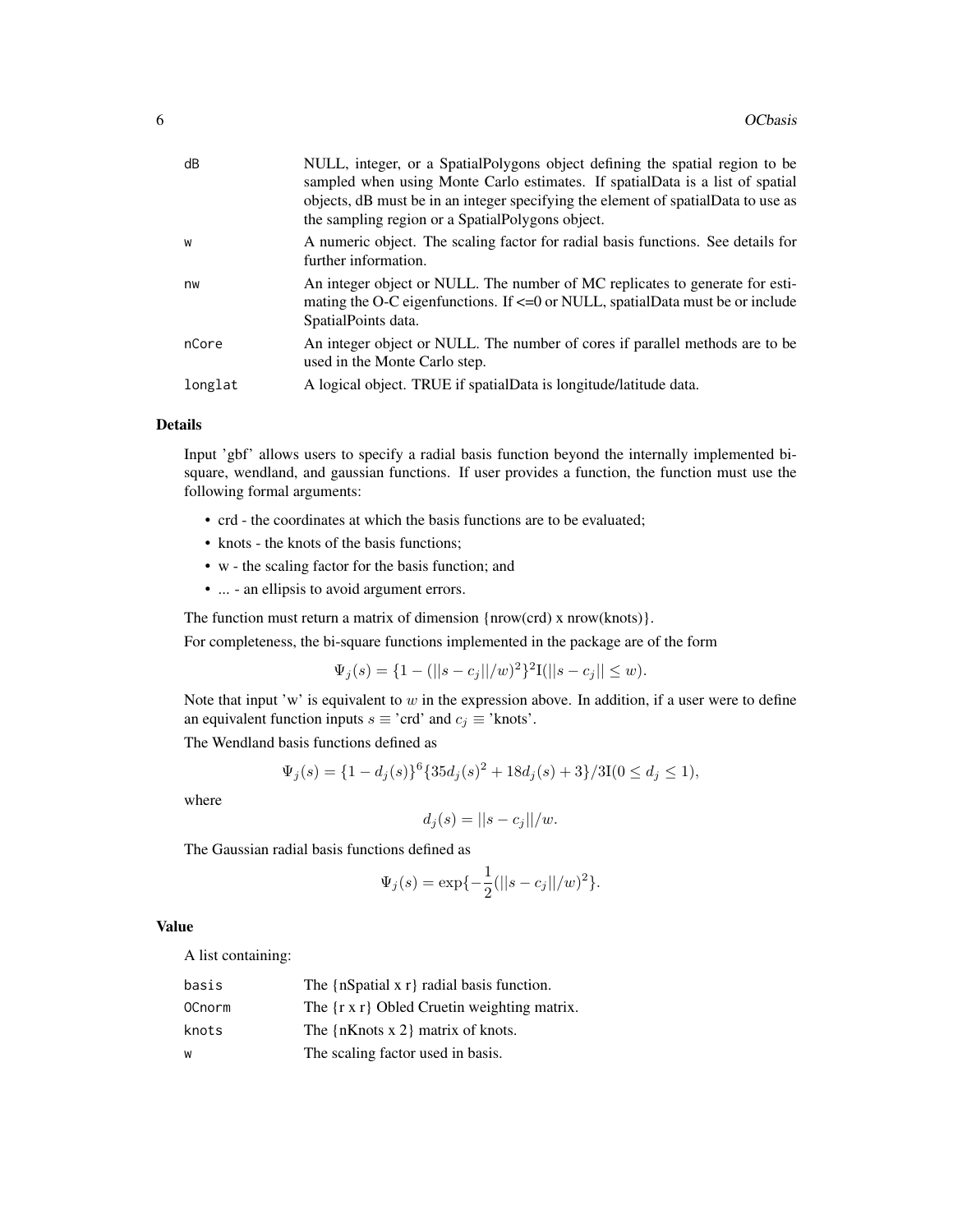## <span id="page-6-0"></span>oceanExample 7

## Examples

```
# create 5x5 square
poly <- raster::rasterToPolygons(raster::raster(nrows = 5, ncols = 5,
                                                xmn = -1.25, xmx = 1.25,
                                                ymn = -1.25, ymx = 1.25,
                                                res = 0.5,
                                                crs = "+proj=longlat +datum=WGS84"))
df \leq data.frame("x" = stats::rnorm(n = 25))
dt <- sp::SpatialPolygonsDataFrame(poly, df)
knots <- expand.grid(c(-0.75,0.0,0.75),c(-0.75,0.0,0.75))
OCbasis(spatialData = dt,
        gbf = 'bisquare',
        knots = knots,
        nw = 200L,
        nCore = 1L)OCbasis(spatialData = dt,
        gbf = 'gaussian',
        knots = knots,
        nw = 200L,nCore = 1L)
```
oceanExample *Ocean Color Observations*

## Description

This dataset is a sample from SeaWiFS Ocean Color Satellite Observations taken over the coastal Gulf of Alaska from 1998 to 2001 and ROMS Ocean Model. Data are provided only to facilitate illustrative examples.

#### Usage

```
data(oceanExample)
```
## Format

oceanExample contains 2 objects:

ocean A SpatialPointsDataFrame containing 5255 points containing the following 6 columns:

X1 intercept

X2 ROMS ocean model output for chlorophyll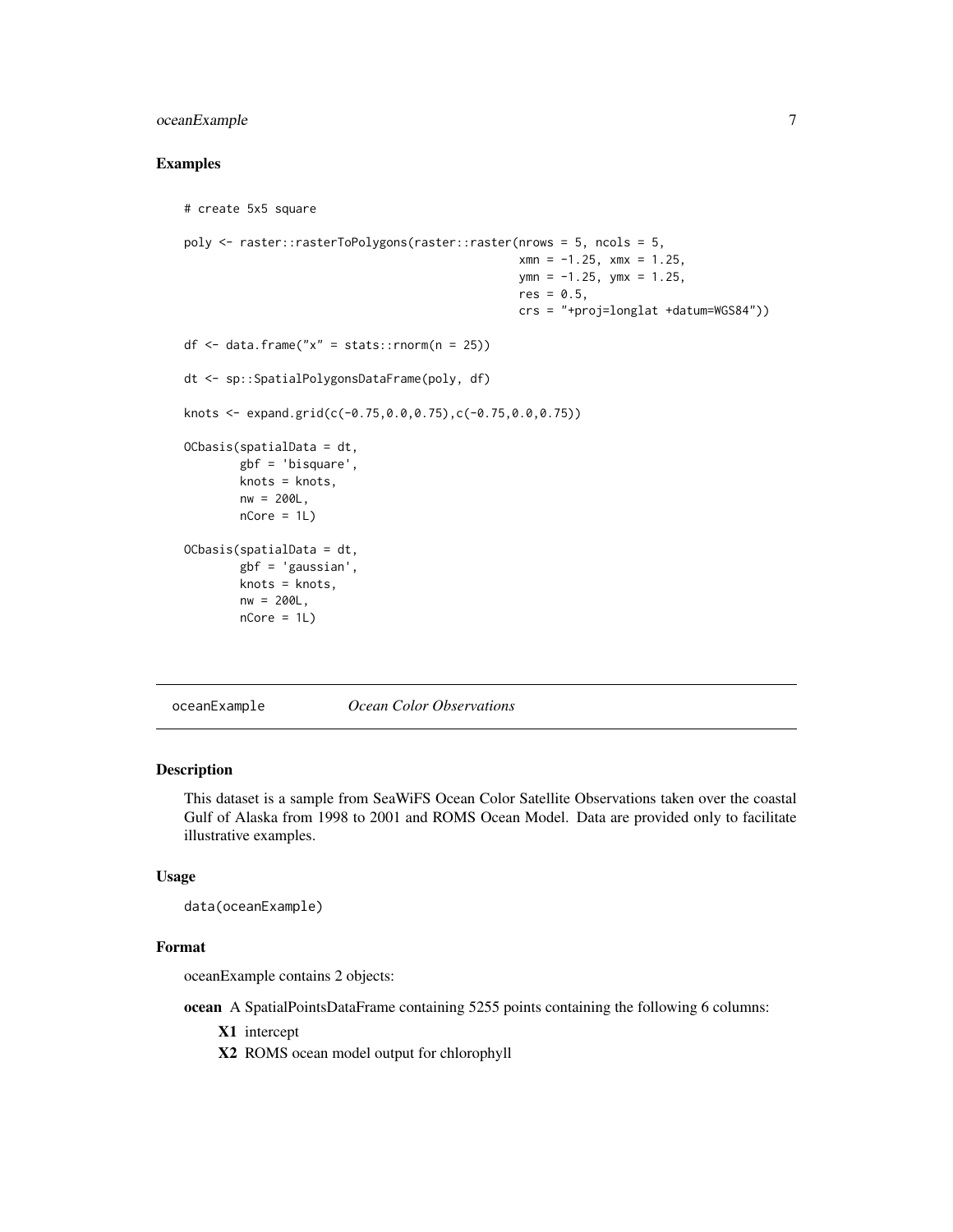<span id="page-7-0"></span>X3 ROMS ocean model output for sea surface temperature

X4 ROMS ocean model output for Sea Surface Height (SSH)

CHA SeaWiFs satellite ocean color data.

sigma<sub>2</sub> sample variance

**oceanKnots** A 170x2 matrix of knots in long/lat for the region spanned by data set ocean

#### References

Leeds, W.B., Wikle, C.K., and Fiechter, J. (2014). Emulator-assisted reduced-rank ecological data assimilation for multivariate dynamical spatio-temporal processes. Statistical Methodology, 17, 126–138.

Wikle, C. K., Milliff, R. F., Herbei, R., and Leeds, W. B. (2013). Modern statistical methods in oceanography: A hierarchical perspective. Statistical Science, 28, 466-486.

optRegion *Regionalization of Multi-scale Spatial Processes*

#### Description

Implements a regionalization algorithm for multi-scale spatial processes based on a criterion for spatial aggregation error. The multi-scale representation is a truncated Karhunen-Loaeve expansion using Obled-Creutin eigenfunctions. The method is incorporated within a Bayesian framework using a Markov chain Monte Carlo implementation of a latent spatial model.

#### Usage

```
optRegion(
  spatialData,
  response,
  sigmavar,
  ...,
  cage = TRUE,longlat = TRUE,dB = NULL,gbf = "bisquare",
  w = NULL,knots = 75L,
  nw = 0L,nGibbs = 10000,
  nBurn = 1000,
  nThin = 1L,
  x = NULL,
  sigma2_beta = 1e-04.
  signa2_xi = 1,
  Qprior = "MI",
  lambda = 1,
```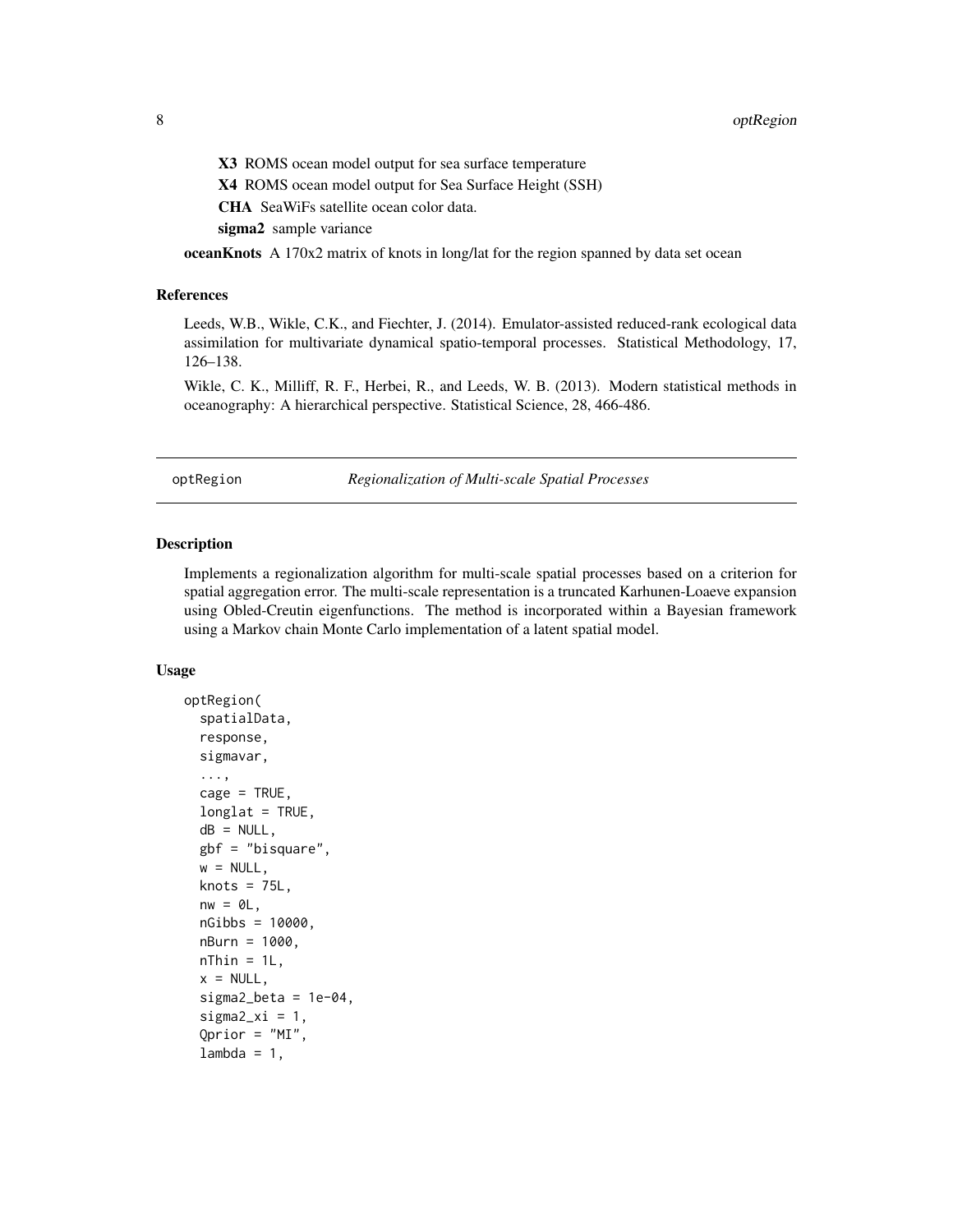## optRegion 9

```
wishartScale = 100,
 dMax = NULL,cMethod = "kmeans",
 gL = NULL,gU = NULL,alpha = 0.5,
 ffdir = NULL,
 nCore = 1L,parallelLog = NULL,
 plot = TRUE,
 dataScale = NULL,
 palette = "plasma"
)
```
## Arguments

| spatialData | A SpatialPolygonsDataFrame object, a SpatialPointsDataFrame object as de-<br>fined by package sp, or a list of said objects. The source support.                                                                                                                                                                                                                                                                                                                                                                                                                                                                                                                                                                                                        |
|-------------|---------------------------------------------------------------------------------------------------------------------------------------------------------------------------------------------------------------------------------------------------------------------------------------------------------------------------------------------------------------------------------------------------------------------------------------------------------------------------------------------------------------------------------------------------------------------------------------------------------------------------------------------------------------------------------------------------------------------------------------------------------|
| response    | A numeric vector, character, or list of said objects. The value of interest. If<br>numeric, the vector must contain the response for all areal units of 'spatialData'.<br>Specifically, if 'spatialData' is a list, the vector must include the value of interest<br>for all data of element [[1]] followed by that for all data of element [[2]], etc. If<br>a character, the column header of the data slot that holds the value of interest; if<br>a list is provided in 'spatialData' each Spatial object must have the specified col-<br>umn header. If provided as a list, the elements must correspond to the elements<br>of the 'spatialData' list.                                                                                             |
| sigmavar    | A numeric vector/matrix, character, or list of said objects. The survey variance.<br>If numeric, the vector is the diagonal elements of the variance matrix and it<br>must contain the variance for all areal units of 'spatialData'. Specifically, if<br>'spatialData' is a list, the vector must include the variance for all data of element<br>[[1]] followed by that for all data of element [[2]], etc. Similarly, if a matrix. If a<br>character, the column header of the data slot that holds the diagonal elements of<br>the variance; if a list is provided in 'spatialData' each Spatial object must have<br>the specified column header. If provided as a list, the elements must correspond<br>to the elements of the 'spatialData' list. |
| $\cdots$    | ignored. Used to require named input for remaining formals.                                                                                                                                                                                                                                                                                                                                                                                                                                                                                                                                                                                                                                                                                             |
| cage        | A logical. If TRUE, CAGE is minimized to determine the optimal clustering. If<br>FALSE, DCAGE is used.                                                                                                                                                                                                                                                                                                                                                                                                                                                                                                                                                                                                                                                  |
| longlat     | A logical. TRUE indicates that 'spatialData' is in long/lat coordinate system.                                                                                                                                                                                                                                                                                                                                                                                                                                                                                                                                                                                                                                                                          |
| dB          | NULL, integer or a SpatialPolygons object defining the finest resolution spatial<br>object to be used for inference. If NULL, and only one SpatialPolygon object<br>is provided in 'spatialData', the finest resolution is taken to be the 'spatialData'<br>object. If 'spatialData' contains a list of objects, this input must be provided.                                                                                                                                                                                                                                                                                                                                                                                                           |
| gbf         | NULL, function or function name. The function to use to calculate the radial<br>basis functions of the expansion of the Obled-Creutin eigenfunction. The bi-<br>square (default), the Wendland, and the Gaussian radial functions are available                                                                                                                                                                                                                                                                                                                                                                                                                                                                                                         |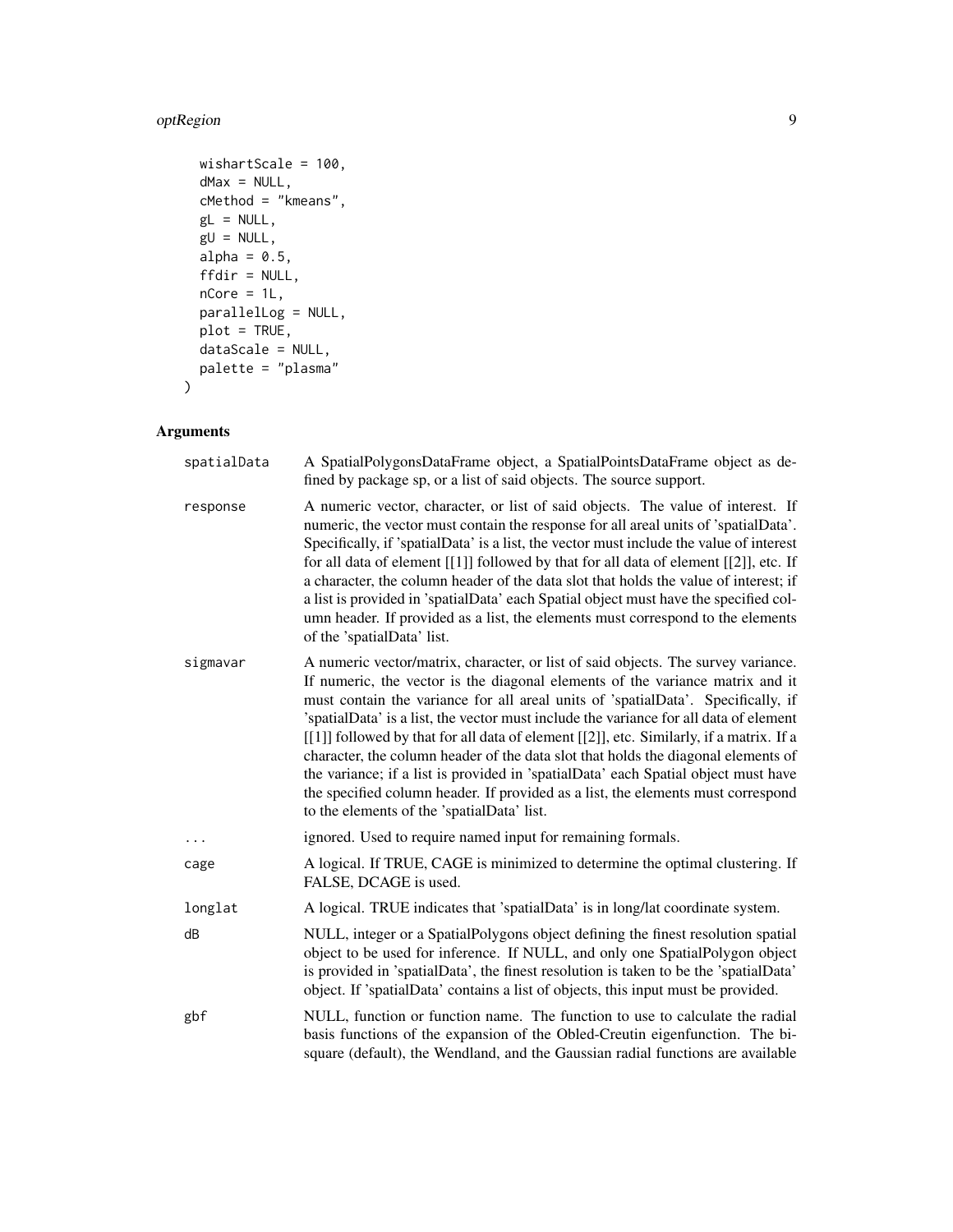|              | through this implementation ('bisquare', 'wendland', 'gaussian'). All others<br>must be defined by the user. See details for further information.                                                                                                                                                                                                                                                                                                                                                                                                                                                                                                                                                           |
|--------------|-------------------------------------------------------------------------------------------------------------------------------------------------------------------------------------------------------------------------------------------------------------------------------------------------------------------------------------------------------------------------------------------------------------------------------------------------------------------------------------------------------------------------------------------------------------------------------------------------------------------------------------------------------------------------------------------------------------|
| W            | A numeric. The scaling factor for radial basis functions. See details for further<br>information.                                                                                                                                                                                                                                                                                                                                                                                                                                                                                                                                                                                                           |
| knots        | A matrix or integer. If a matrix, the x,y coordinates of the knots of the radial ba-<br>sis functions. If an integer, the number of knots to generate using fields::cover.design().                                                                                                                                                                                                                                                                                                                                                                                                                                                                                                                         |
| nw           | An integer or NULL. The number of Monte Carlo replicates to generate for<br>estimating the components of the Obled-Cruetin basis when points data is not<br>available or is insufficient for calculating these components. If <= 0 or NULL,<br>'spatialData' must be or include SpatialPoints data.                                                                                                                                                                                                                                                                                                                                                                                                         |
| nGibbs       | An integer. The total number of Gibbs samples generated. See 'nBurn' for more<br>information.                                                                                                                                                                                                                                                                                                                                                                                                                                                                                                                                                                                                               |
| nBurn        | An integer. The number of samples to skip before accepting every nThin sam-<br>ple of the Gibbs sampling algorithm. The samples kept are those defined by<br>$seq(from = nBurn+1, to = nGibbs, by = nThin).$                                                                                                                                                                                                                                                                                                                                                                                                                                                                                                |
| nThin        | An integer. Keep every nThin sample of the Gibbs sampling algorithm once the<br>burn specification has been satisfied. See 'nBurn' for more information.                                                                                                                                                                                                                                                                                                                                                                                                                                                                                                                                                    |
| х            | NULL, character, or numeric. The covariates for the large scale variability<br>model. If NULL, an intercept only model is assumed. If numeric (matrix),<br>the covariates; the object must contain the covariates for all spatialData. Specif-<br>ically, if 'spatialData' is a list, x must include the covariates for all data of ele-<br>ment [[1]] followed by that for all data of element [[2]], etc. If a character, the<br>column header(s) of the data slot that holds the covariates; if a list is provided in<br>'spatialData' each Spatial object must have the specified column header. If pro-<br>vided as a list, the elements must correspond to the elements of the 'spatialData'<br>list. |
| sigma2_beta  | A numeric. The variance of the large scale variability model.                                                                                                                                                                                                                                                                                                                                                                                                                                                                                                                                                                                                                                               |
| sigma2_xi    | A numeric. The variance of the fine scale variability. Defaults to inverse Gamma.                                                                                                                                                                                                                                                                                                                                                                                                                                                                                                                                                                                                                           |
| Qprior       | A character. The Q prior. Must be one of 'MI' or 'wish' indicating the MI prior<br>or the Inverse Wishart distribution, respectively.                                                                                                                                                                                                                                                                                                                                                                                                                                                                                                                                                                       |
| lambda       | A numeric vector. The r eigenvalues of the prior distribution on the $\{r \times r\}$<br>covariance matrix Q.                                                                                                                                                                                                                                                                                                                                                                                                                                                                                                                                                                                               |
| wishartScale | A numeric of NULL. If Qprior is "wish", the value of the diagonal elements of<br>the scale matrix provided to MCMCpack::riwish. Default value is 100. Input is<br>ignored if Qprior = 'MI'.                                                                                                                                                                                                                                                                                                                                                                                                                                                                                                                 |
| dMax         | A numeric. If finest resolution data is SpatialPoints and Qprior is MI, the max-<br>imum distance at which points are considered adjacent. If not specified, it is<br>taken to be the upper boundary of the lowest decile.                                                                                                                                                                                                                                                                                                                                                                                                                                                                                  |
| cMethod      | A character. Must be one of {'kmeans', 'hier'}. Indicates if stats:: kmeans() or<br>ClustGeo::hclustgeo() is used to obtain clusters.                                                                                                                                                                                                                                                                                                                                                                                                                                                                                                                                                                       |
| gL           | An integer. The smallest number of areal units to consider for regionalization.                                                                                                                                                                                                                                                                                                                                                                                                                                                                                                                                                                                                                             |
| gU           | An integer. The largest number of areal units to consider for regionalization.                                                                                                                                                                                                                                                                                                                                                                                                                                                                                                                                                                                                                              |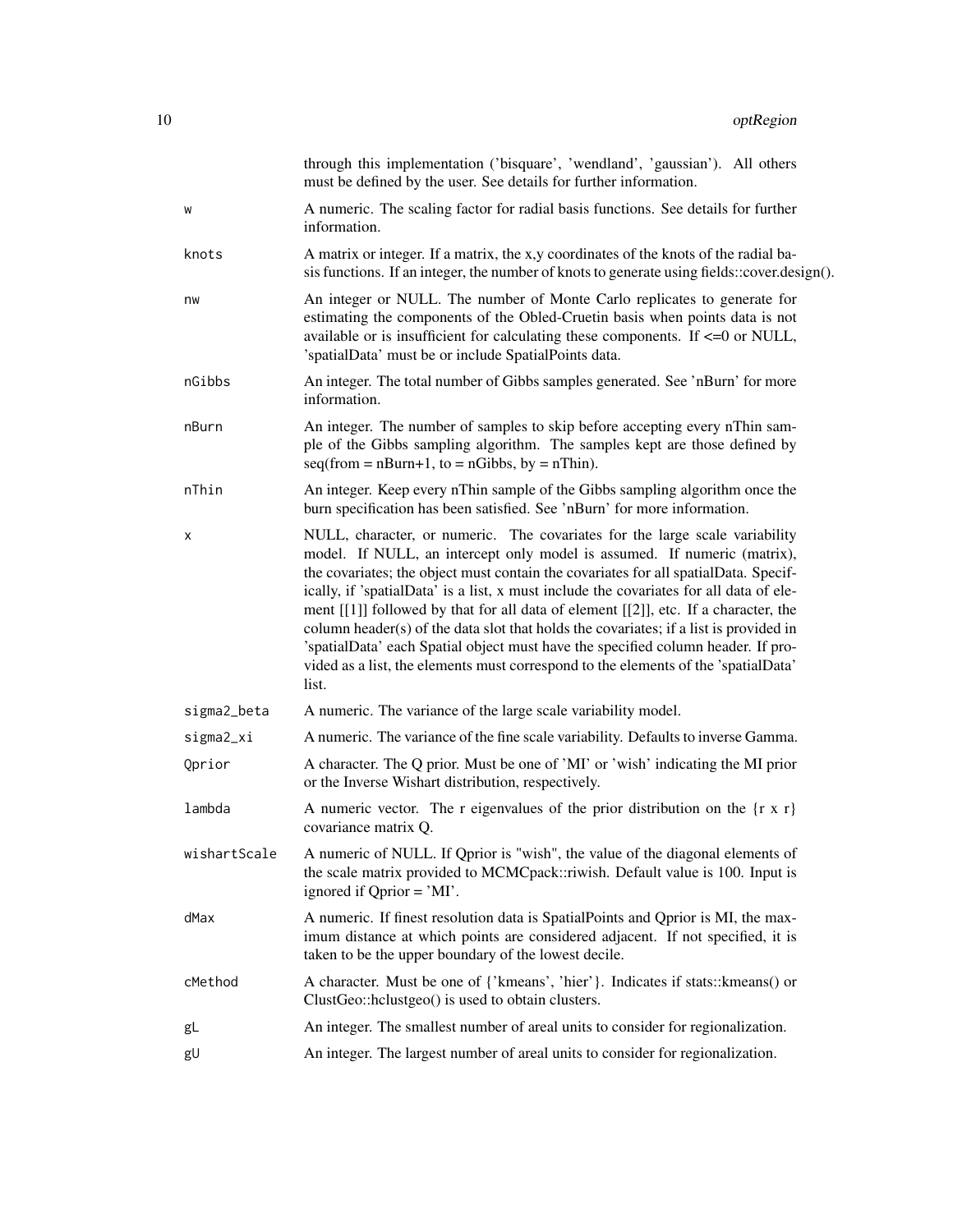#### optRegion and the state of the state of the state of the state of the state of the state of the state of the state of the state of the state of the state of the state of the state of the state of the state of the state of

| alpha       | A numeric. If using cMethod = 'hier', a real value between 0 and 1. This mixing<br>parameter gives the relative importance of D0 compared to D1. D1 is taken to be<br>the distance matrix defined by sp::spDists. See ?ClustGeo::hclustgeo for further<br>details. |
|-------------|--------------------------------------------------------------------------------------------------------------------------------------------------------------------------------------------------------------------------------------------------------------------|
| ffdir       | A character string. The directory in which if objects are to be saved. See details<br>for further information.                                                                                                                                                     |
| nCore       | An integer. If using Monte Carlo, the algorithm can be spread across nCore<br>cores to expedite calculations. If $nCore \leq 1L$ , no parallel methods are used.                                                                                                   |
| parallelLog | A character object. A file name for logging parallel executions.                                                                                                                                                                                                   |
| plot        | A logical. TRUE indicates that final plot will be generated.                                                                                                                                                                                                       |
| dataScale   | A function. If the response of interest was scaled, the function to undo the<br>scaling. Used in plotting only.                                                                                                                                                    |
| palette     | A character. The palette preference for plotting. The palette is coded to be<br>the viridis palette with possible values 'viridis', 'magma', 'plasma', 'inferno',<br>'cividis'.                                                                                    |

#### Details

Input 'nw' is the number of Monte Carlo samples to be used in estimating matrix W and the basis psi(A) when points data are not available or provide insufficient coverage to obtain closed form expressions. It is recommended that 'nw' be large; values below 1000 are automatically adjusted to the default value of 20000. It is only appropriate to specify nw = NULL when the source support data ('spatialData') contains SpatialPoints data. If 'spatialData' does not contain SpatialPoints data but nw is not provided as input, it is set to 20000.

If input 'spatialData' does not represent the finest resolution upon which inference is to be made, input 'dB' must be specified. The area spanned by 'dB' must fully contain all of the source support data, i.e., no elements of 'spatialData' can lie outside of the boundary defined by 'dB'. If 'spatial-Data' is multi-resolution 'dB' must be provided as the integer element of 'spatialData' to be used as the finest resolution or as a SpatialPolygons object defining the finest resolution.

Input 'gbf' allows users to specify a radial basis function beyond the internally implemented bisquare, Wendland, and Gaussian functions. If a function is provided, the following formal arguments are required:  $*$  crd an {nCrd x 2} matrix containing the coordinates at which the basis functions are to be evaluated; \* knots an  ${nKnots x 2}$  matrix containing the x,y coordinates of the knots; and \* w the scaling factor/bandwidth for the basis function. The function must return a matrix of dimension {nCrd x nKnots}.

For completeness, the bi-square function implemented in the package is of the form

$$
\Psi_j(s) \equiv \begin{cases} \begin{array}{c} \{1 - (||\text{crd} - \text{knots}_j||/w)^2\}^2 & \text{if } ||\text{crd} - \text{knots}_j|| \leq w, \\ 0 & \text{otherwise} \end{array} \end{cases}.
$$

The Wendland function is

$$
\Psi_j(s) \equiv \begin{cases} \{1 - d_j(s)\}^6 \{35d_j(s)^2 + 18d_j(s) + 3\}/3 \ 0 \le d_j \le 1, \\ 0 \ \text{otherwise} \end{cases}
$$

where

$$
d_j(s) = ||s - c_j||/w.
$$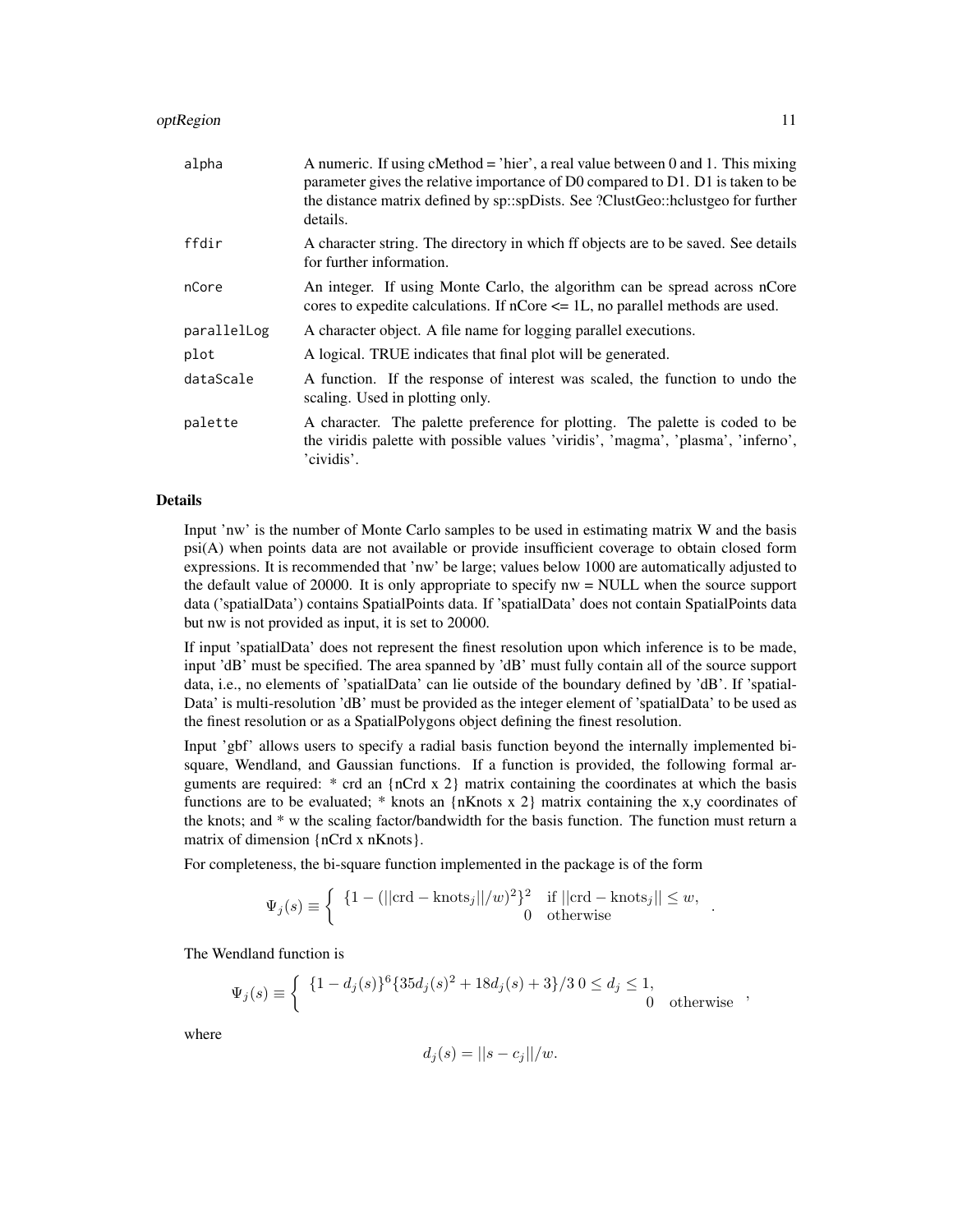The Gaussian function is

$$
\Psi_j(s) = \exp\{-\frac{1}{2}(\|s - c_j\|/w)^2\}.
$$

The default prior distribution on the covariance matrix is the MI prior function

$$
K^{-1}=R_B^{-1}{\cal A}\{Q_B^{'}(I-A)Q_B\}R_B^{-1},
$$

as defined in the supplemental section of the original manuscript.

This package implements methods of the ff package in scenarios when memory size is of concern. The ff package stores variables on the disk rather than in RAM. Though it is highly optimized, this choice does increase computation time. Intermediate variables used only internally are stored in a temp directory as defined by the ff package. To trigger this implementation, 'ffdir' must be set. Additionally note that some elements available in parallel are not implemented in combination with ffdir.

The repeated calls to a clustering algorithm make this a time consuming calculation. Parallel methods have been employed to improve computation times when possible.

#### Value

A list.

| call      | The original call structure                                                                            |
|-----------|--------------------------------------------------------------------------------------------------------|
| psi       | A list containing the generating basis function and the Oble-Cruetin normaliza-<br>tion matrix         |
| minCAGE   | The minimum CAGE/DCAGE.                                                                                |
| CAGETrack | For the optimal clustering, the estimated CAGE/DCAGE for each cluster.                                 |
| cluster   | The results returned by kmeans() or holustgeo() for the optimal clustering.                            |
| v0pt      | The estimated value of interest at each Gibbs sample clustered according to the<br>optimal clustering. |
| vFinest   | The estimated value of interest at each Gibbs sample clustered according to dB.                        |
| criterion | "CAGE" or "DCAGE"                                                                                      |

#### References

Bradley, J. R., Wikle, C. K., and Holan, S. H. (2017). Regionalization of Multiscale Spatial Processes using a Criterion for Spatial Aggregation Error. Journal of the Royal Statistical Society - Series B, 79, 815–832.

#### Examples

# create 5x5 square

```
poly <- raster::rasterToPolygons(raster::raster(nrows = 5, ncols = 5,
                                                xmn = -1.25, xmx = 1.25,
                                                ymn = -1.25, ymx = 1.25,
                                                res = 0.5,
```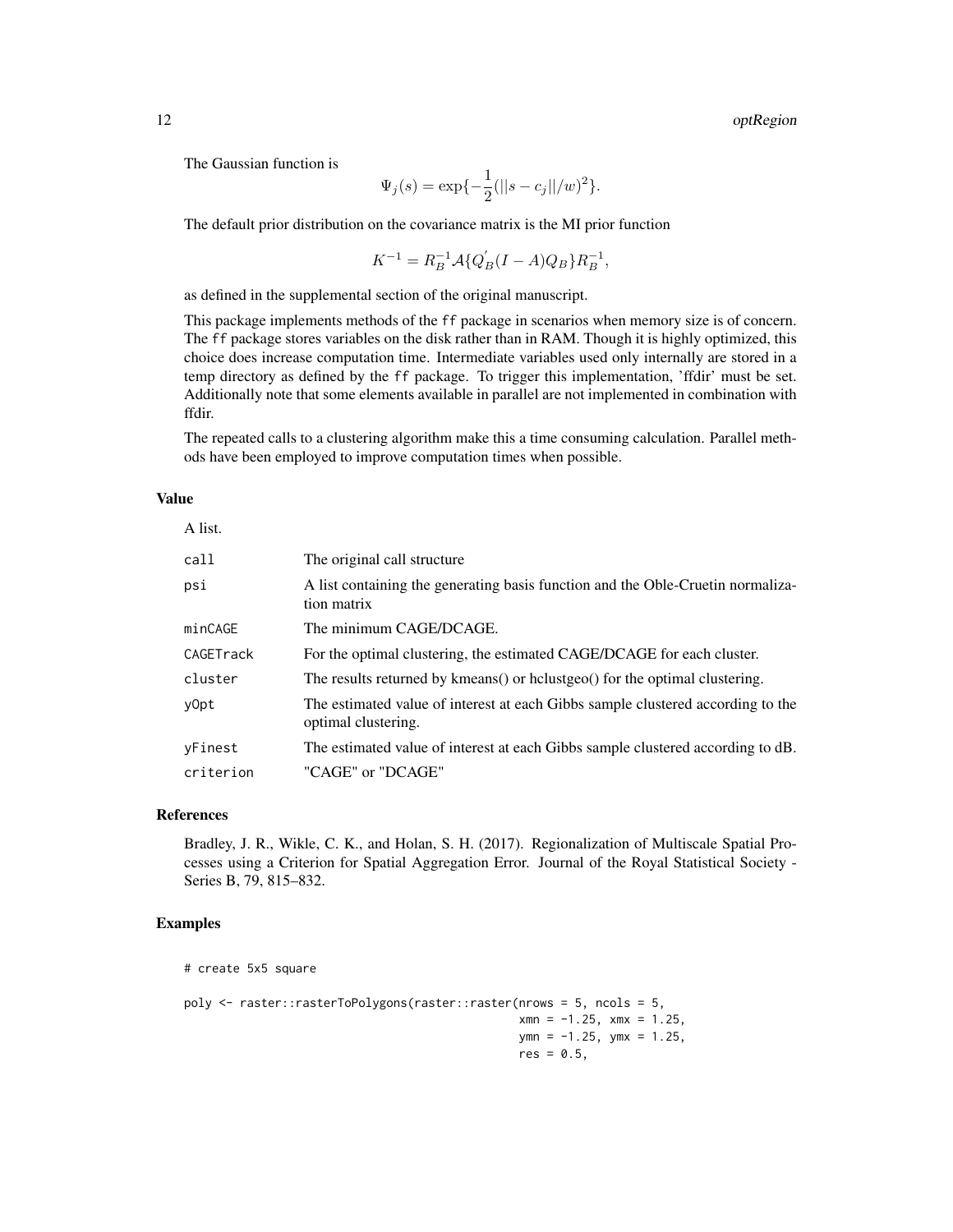```
# covariate assumed to be a norm(0,1)
df \leq data.frame("x" = stats::rnorm(n = 25))
# convert spatial data to data.frame
dt <- sp::SpatialPolygonsDataFrame(poly, df)
knots <- cbind(c(-0.75, 0.0, 0.75, -0.75, 0.0, 0.75, -0.75, 0.0, 0.75),
               c(-0.75,-0.75, -0.75, 0.0, 0.0, 0.0, 0.75, 0.75, 0.75))
res <- optRegion(spatialData = dt,
                 response = "x",sigmavar = rep(1, 25),
                 gL = 5,
                 gU = 7,
                 nGibbs = 50L,
                 nBurn = 10L,
                 nThin = 1L,nw = 2000L,knots = knots)
```
plot.rcage *Generate Plots Summarizing Main Results*

## Description

Function generates plots showing the finest resolution, the support-level predictions, the supportlevel root prediction error, and the support-level CAGE/DCAGE.

#### Usage

## S3 method for class 'rcage' plot(x, ..., dB, dataScale = NULL, palette = "plasma")

## Arguments

| X         | An reage object. The value returned by optRegion() or region().                                                                                                                |
|-----------|--------------------------------------------------------------------------------------------------------------------------------------------------------------------------------|
| $\ddots$  | ignored.                                                                                                                                                                       |
| dB        | A Spatial Polygons object or Spatial Points object. The areal units of the finest<br>resolution.                                                                               |
| dataScale | A function or NULL. If not NULL, the function to be applied to the outcome<br>interest to adjust the scaling in plots.                                                         |
| palette   | A character. The palette preference for plotting. The palette is assumed to be<br>viridis palette with possible values 'viridis', 'magma', 'plasma', 'inferno', 'ci-<br>vidis' |

crs = "+proj=longlat +datum=WGS84"))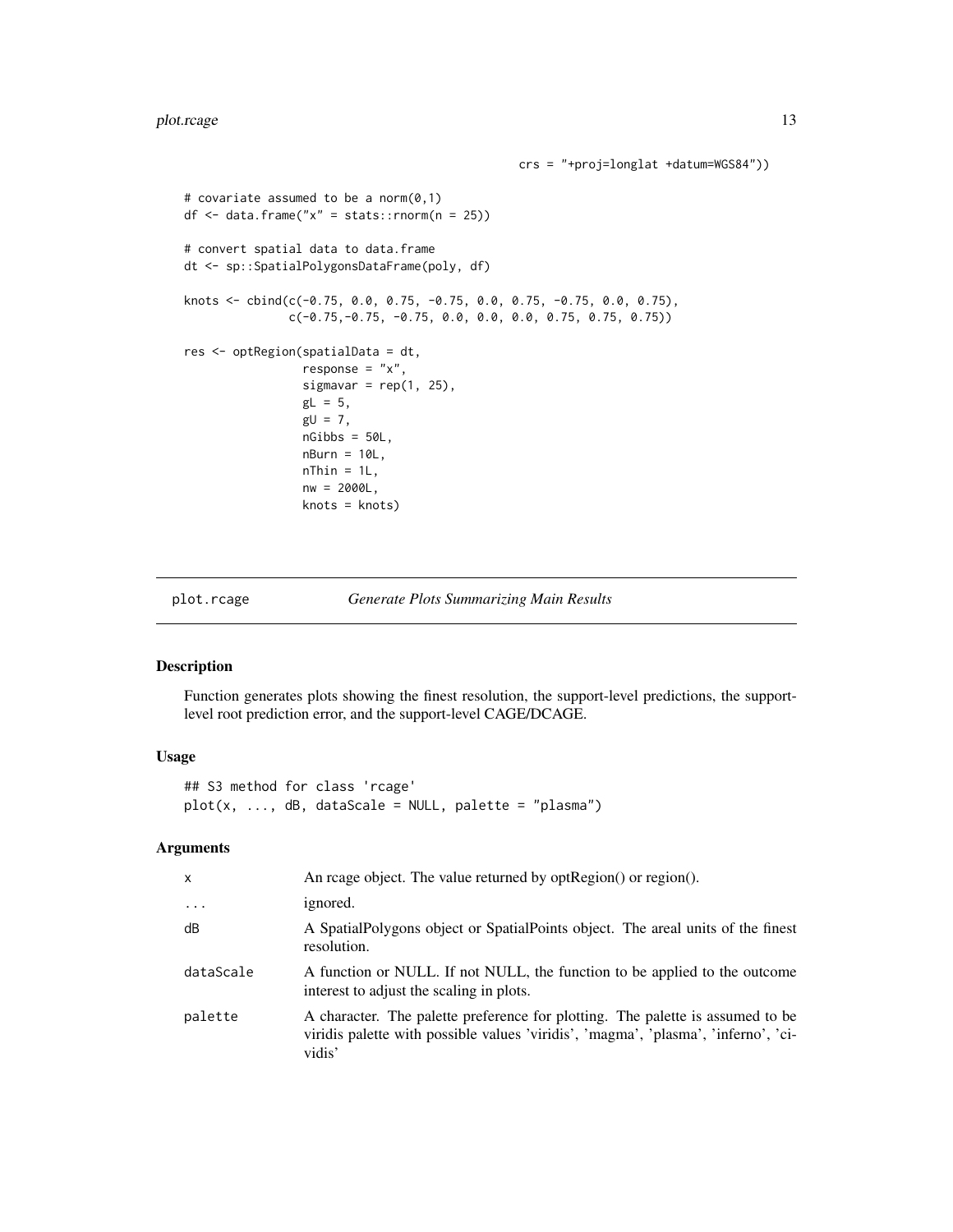<span id="page-13-0"></span>14 radial control of the control of the control of the control of the control of the control of the control of the control of the control of the control of the control of the control of the control of the control of the co

#### Value

No value object returned; called to generate plots.

#### Examples

```
# create 5x5 square
poly <- raster::rasterToPolygons(raster::raster(nrows = 5, ncols = 5,
                                                xmn = -1.25, xmx = 1.25,
                                                ymn = -1.25, ymx = 1.25,
                                                res = 0.5,
                                                crs = "+proj=longlat +datum=WGS84"))
df <- data.frame("x" = stats::rnorm(n = 25))
dt <- sp::SpatialPolygonsDataFrame(poly, df)
knots <- cbind(c(-0.75, 0.0, 0.75, -0.75, 0.0, 0.75, -0.75, 0.0, 0.75),
               c(-0.75,-0.75, -0.75, 0.0, 0.0, 0.0, 0.75, 0.75, 0.75))
res <- optRegion(spatialData = dt,
                 response = "x",sigmavar = rep(1, 25),
                 gL = 5,
                 gU = 7,
                 nGibbs = 50L,
                 nBurn = 10L,nThin = 1L,
                 nw = 2000L,
                 knots = knots)
 plot(x = res, dB = dt)
```
radial *Gaussian Radial Basis Functions*

#### Description

Provides an implementation of the Gaussian radial basis functions defined as

$$
\Psi_j(s) = \exp\{-\frac{1}{2}(\|s - c_j\|/w)^2\}.
$$

#### Usage

```
radial(crd, knots, w = NULL, ..., longlat = TRUE)
```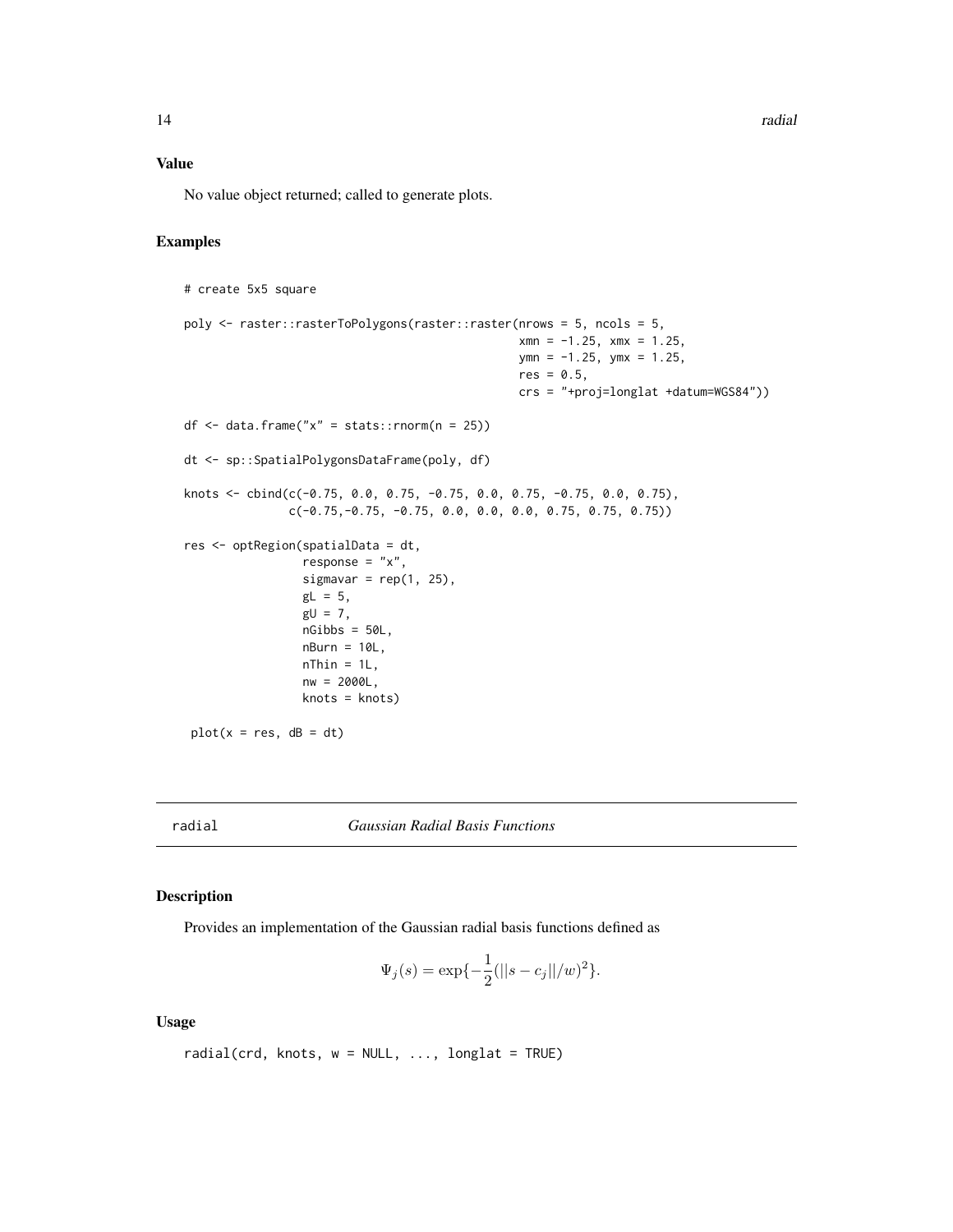#### <span id="page-14-0"></span>region and the set of the set of the set of the set of the set of the set of the set of the set of the set of the set of the set of the set of the set of the set of the set of the set of the set of the set of the set of th

#### Arguments

| crd                 | A matrix object. The $(x,y)$ coordinates of the reference points $\{nCrd x 2\}$ .                                                                     |
|---------------------|-------------------------------------------------------------------------------------------------------------------------------------------------------|
| knots               | A matrix object. The $(x,y)$ coordinates of the knots $\{r \times 2\}$ .                                                                              |
| W                   | A numeric object. The positive scaling factor (bandwidth).                                                                                            |
| $\cdot \cdot \cdot$ | ignored. Included only to require naming of inputs that follow.                                                                                       |
| longlat             | A logical object. If FALSE, Euclidean distance is calculated; if TRUE, Great<br>Circle distance is calculated. See ?sp::spDists for more information. |

## Details

Distances between reference coordinates and knots are obtained using sp::spDists().

#### Value

A matrix of Gaussian functions evaluated at all combinations of crd and knots { nCrd x r }.

#### Examples

data(countyExample)

radial(crd = sp::coordinates(county), knots = knots)

region *Regionalization of Multiscale Spatial Processes*

#### Description

Regionalization of multiscale spatial processes based on a criterion for spatial aggregation error. The multiscale representation is a truncated Karhunen-Loaeve expansion using Obled-Creutin eigenfunctions. The method is incorporated within a Bayesian framework using a Markov chain Monte Carlo implementation of a latent spatial model. This function differs from optRegion() in that clustering algorithms are not used to determine an optimal clustering, but spatial regions are clustered according to the provided regionalization and CAGE/DCAGE is calculated.

#### Usage

```
region(
  spatialData,
  response,
  sigmavar,
  dC,
  ...,
  cage = TRUE,longlat = TRUE,
```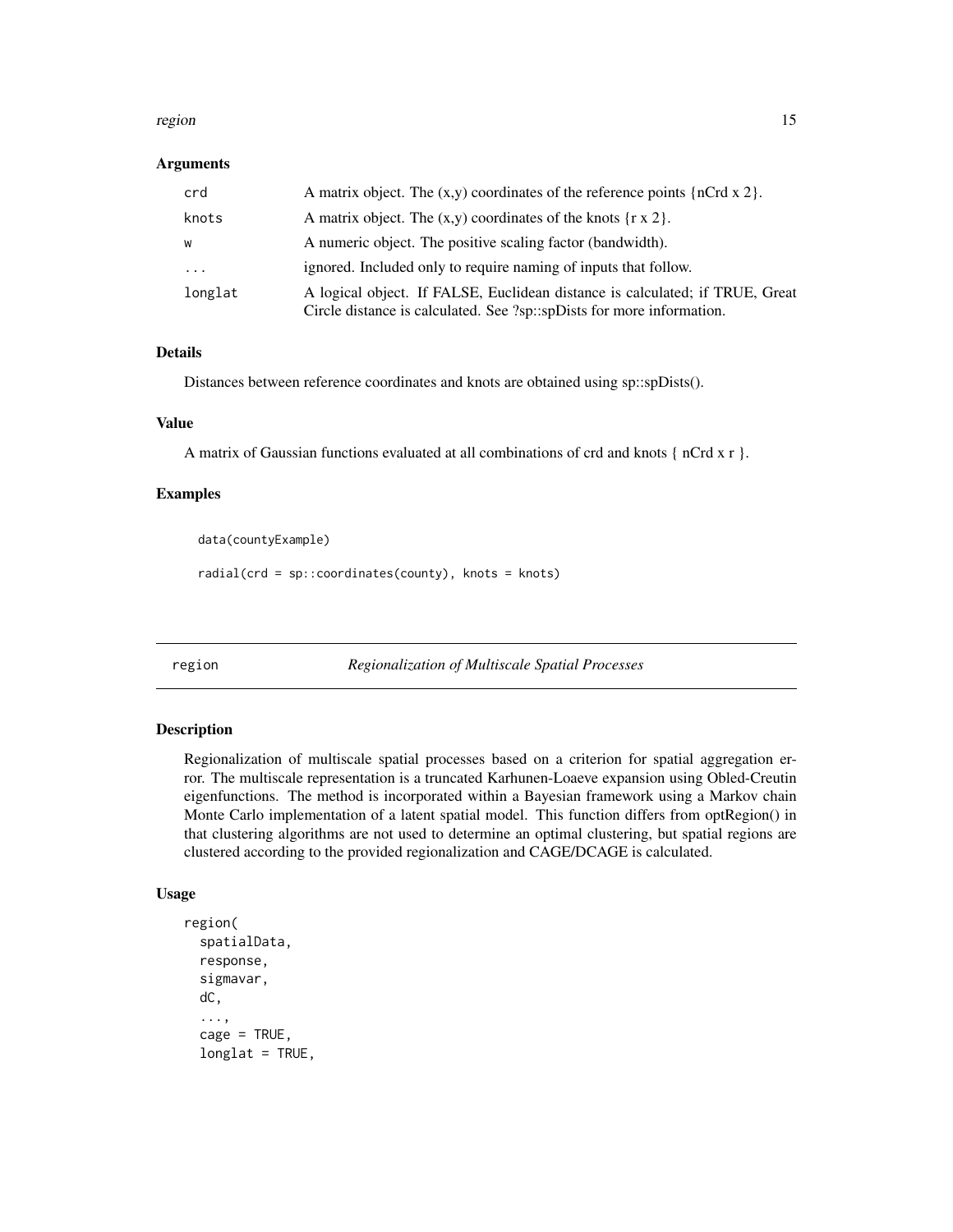16 region and the set of the set of the set of the set of the set of the set of the set of the set of the set of the set of the set of the set of the set of the set of the set of the set of the set of the set of the set of

```
dB = NULL,gbf = "bisquare",
 w = NULL,knots = 75L,
 nw = 0L,nGibbs = 10000L,
 nBurn = 1000L,
 nThin = 1L,x = NULL,sigma2_beta = 1e-04,
  signa2_xi = 1,
  Qprior = "MI",
  lambda = 1,
 wishartScale = 100,
 dMax = NULL,ffdir = NULL,
 nCore = 1L,parallelLog = NULL,
 plot = TRUE,
 dataScale = NULL,
 palette = "plasma"
\mathcal{L}
```
## Arguments

| spatialData | SpatialXXDataFrame as defined by package sp or a list of said objects. Cur-<br>rently, this implementation is limited to use of a SpatialPolygonsDataFrame or a<br>SpatialPointsDataFrame. For multi-resolution, a list of said SpatialXXDataFrames.                                                                                                                                                                                                                                                                                                                                                                                                                                                                                                    |
|-------------|---------------------------------------------------------------------------------------------------------------------------------------------------------------------------------------------------------------------------------------------------------------------------------------------------------------------------------------------------------------------------------------------------------------------------------------------------------------------------------------------------------------------------------------------------------------------------------------------------------------------------------------------------------------------------------------------------------------------------------------------------------|
| response    | A numeric vector, character, or list of such. If numeric, the value of interest;<br>the vector must contain the response for all spatialData. Specifically, if 'spatial-<br>Data' is a list, vector must include the value of interest for all data of element<br>[[1]] followed by that for all data of element [[2]], etc. If a character, the column<br>header of the data slot that holds the value of interest; if a list is provided in 'spa-<br>tialData' each Spatial object must have the specified column header. If provided<br>as a list, the elements must correspond to the elements of the spatial Data list.                                                                                                                            |
| sigmavar    | A numeric vector/matrix, character, or list of said objects. The survey variance.<br>If numeric, the vector is the diagonal elements of the variance matrix and it<br>must contain the variance for all areal units of 'spatialData'. Specifically, if<br>'spatialData' is a list, the vector must include the variance for all data of element<br>[[1]] followed by that for all data of element [[2]], etc. Similarly, if a matrix. If a<br>character, the column header of the data slot that holds the diagonal elements of<br>the variance; if a list is provided in 'spatialData' each Spatial object must have<br>the specified column header. If provided as a list, the elements must correspond<br>to the elements of the 'spatialData' list. |
| dC          | A Spatial Polygons object or a vector defining the desired clustering of the spatial<br>data. If vector, it must be of the length of dB and contain the cluster id for each<br>areal unit of dB.                                                                                                                                                                                                                                                                                                                                                                                                                                                                                                                                                        |
| .           | ignored. Used to require named input for remaining formals.                                                                                                                                                                                                                                                                                                                                                                                                                                                                                                                                                                                                                                                                                             |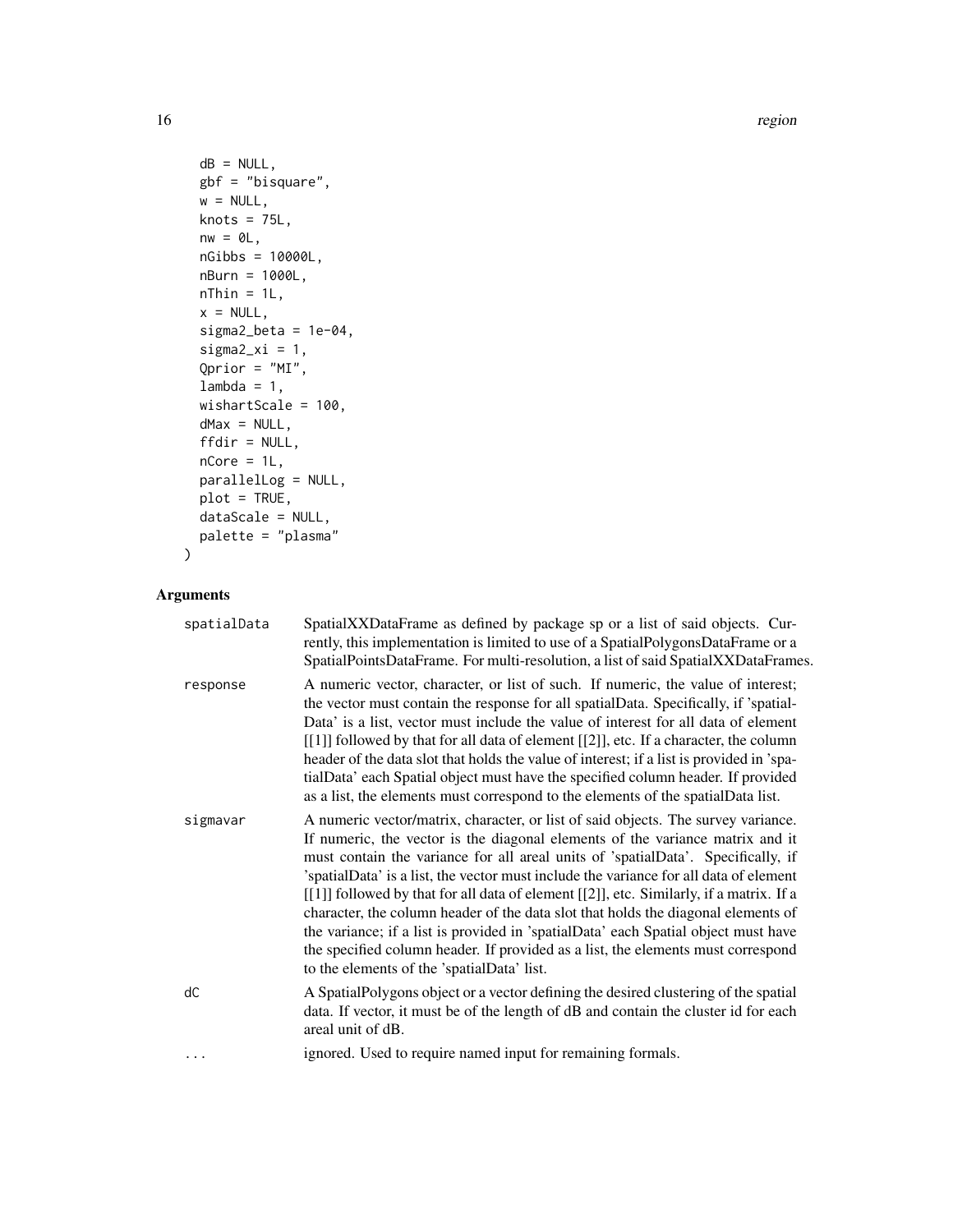| cage         | A logical. If TRUE, CAGE is estimated. If FALSE, DCAGE is estimated.                                                                                                                                                                                                                                                                                                                                                                                                                                                                                                                                                                                                                                         |
|--------------|--------------------------------------------------------------------------------------------------------------------------------------------------------------------------------------------------------------------------------------------------------------------------------------------------------------------------------------------------------------------------------------------------------------------------------------------------------------------------------------------------------------------------------------------------------------------------------------------------------------------------------------------------------------------------------------------------------------|
| longlat      | A logicial. TRUE indicates that spatialData is long/lat coordinate system.                                                                                                                                                                                                                                                                                                                                                                                                                                                                                                                                                                                                                                   |
| dB           | NULL, integer, or a SpatialPolygons object defining the finest resolution spatial<br>object to be used for inference. If NULL, 'spatialData' is the finest resolution<br>considered. Note that if 'spatialData' is a list, 'dB' must be specified as either the<br>element of 'spatialData' to be used as the finest resolution or as a SpatialPoly-<br>gons object.                                                                                                                                                                                                                                                                                                                                         |
| gbf          | NULL, function or function name. The function to use to calculate the radial<br>basis functions of the expansion of the Obled-Creutin eigenfunction. The default<br>bi-square function is available through this implementation. All others must be<br>defined by user. See details for further information.                                                                                                                                                                                                                                                                                                                                                                                                 |
| W            | A numeric. The scaling factor for radial basis functions. See details for further<br>information.                                                                                                                                                                                                                                                                                                                                                                                                                                                                                                                                                                                                            |
| knots        | A matrix or integer. If a matrix, the knots of the radial basis functions. If an<br>integer, the number of knots to generate using fields::cover.design().                                                                                                                                                                                                                                                                                                                                                                                                                                                                                                                                                   |
| nw           | An integer. The number of MC replicates to generate for estimating the O-C<br>eigenfunctions. If <= 0, 'spatialData' must be or include SpatialPoints data.                                                                                                                                                                                                                                                                                                                                                                                                                                                                                                                                                  |
| nGibbs       | An integer. The total number of Gibbs samples generated.                                                                                                                                                                                                                                                                                                                                                                                                                                                                                                                                                                                                                                                     |
| nBurn        | An integer. The first sample accepted in the Gibbs sampling algorithm.                                                                                                                                                                                                                                                                                                                                                                                                                                                                                                                                                                                                                                       |
| nThin        | An integer. Keep every nThin sample of the Gibbs sampling algorithm once the<br>burn specification has been satisfied.                                                                                                                                                                                                                                                                                                                                                                                                                                                                                                                                                                                       |
| х            | NULL, character, or numeric. The covariates for the large scale variability<br>model. If NULL, an intercept only model is assumed. If numeric (matrix),<br>the covariates; the object must contain the covariates for all spatialData. Specif-<br>ically, if 'spatialData' is a list, vector must include the covariates for all data of<br>element [[1]] followed by that for all data of element [[2]], etc. If a character, the<br>column header(s) of the data slot that holds the covariates; if a list is provided in<br>'spatialData' each Spatial object must have the specified column header. If pro-<br>vided as a list, the elements must correspond to the elements of the spatialData<br>list. |
| sigma2_beta  | A numeric. The variance of the large scale variability model.                                                                                                                                                                                                                                                                                                                                                                                                                                                                                                                                                                                                                                                |
| sigma2_xi    | A numeric. The variance of the fine scale variability. Defaults to inverse Gamma.                                                                                                                                                                                                                                                                                                                                                                                                                                                                                                                                                                                                                            |
| Qprior       | A character. The Q prior. Must be one of 'MI' or 'wish' indicating the MI prior<br>or the the wishart distribution respectively.                                                                                                                                                                                                                                                                                                                                                                                                                                                                                                                                                                             |
| lambda       | A numeric. The r eigenvalues of the prior distribution on the $\{r \times r\}$ covariance<br>matrix Q.                                                                                                                                                                                                                                                                                                                                                                                                                                                                                                                                                                                                       |
| wishartScale | A numeric of NULL. If Qprior is "wishart", the value of the diagonal elements<br>of the scale matrix provided to MCMCpack::riwish. Default value is 100. Input<br>is ignored for all other values of Qprior.                                                                                                                                                                                                                                                                                                                                                                                                                                                                                                 |
| dMax         | A numeric. If finest resolution data is SpatialPoints and Qprior is MI, the max-<br>imum distance at which points are considered adjacent. If not specified, it is<br>taken to be upper boundary of the lowest decile.                                                                                                                                                                                                                                                                                                                                                                                                                                                                                       |
| ffdir        | A character string. The directory in which ff object is to be saved. See details<br>for further information.                                                                                                                                                                                                                                                                                                                                                                                                                                                                                                                                                                                                 |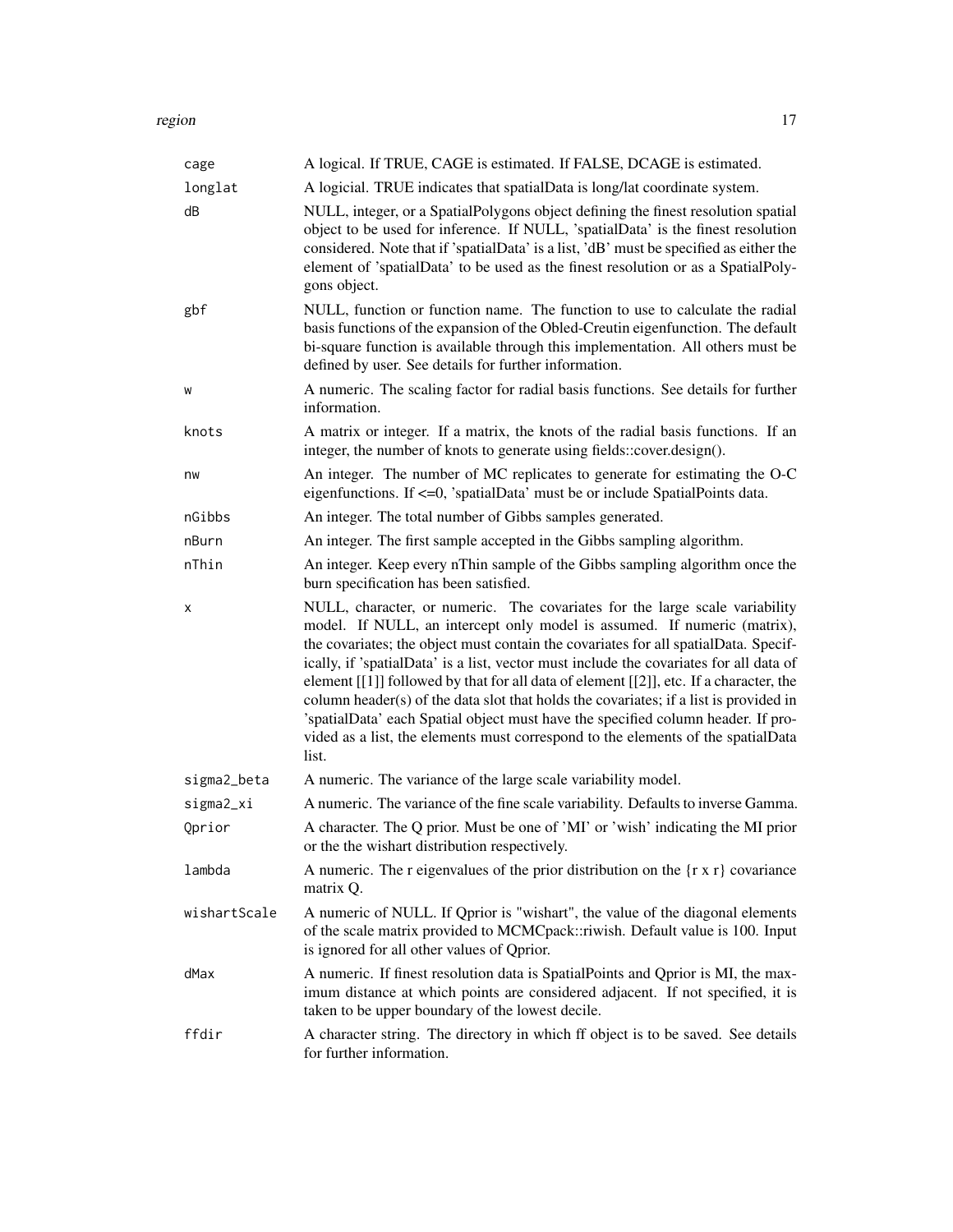| nCore       | An integer. If using MC, the algorithm can be spread across nCore cores to<br>expedite calculations. If $nCore = 1L$ , no parallelization methods are used.                    |
|-------------|--------------------------------------------------------------------------------------------------------------------------------------------------------------------------------|
| parallelLog | A character object. A file name for logging parallel executions.                                                                                                               |
| plot        | A logical. TRUE indicates that final plot will be generated.                                                                                                                   |
| dataScale   | A function. If the response of interest was scaled, the function to undo the<br>scaling. Used in plotting only.                                                                |
| palette     | A character. The palette preference for plotting. The palette is assumed to be<br>viridis palette with possible values 'viridis', 'magma', 'plasma', 'inferno', 'ci-<br>vidis' |

#### Details

Input 'spatialData' must be a single spatial object or a list of spatial objects as defined by the sp package. If it is a SpatialPointsDataFrame object and nw = 0/NULL, the package will use the point data to obtain Psi and W. If nw>0, the package will use Monte Carlo to estimate Psi and W.

If input 'spatialData' does not represent the finest resolution upon which inference is made, input 'dB' must be set to specify the finest resolution. The area spanned by 'dB' must fully contain all of the source support data, i.e., no elements of 'spatialData' can lie outside of the boundary defined by 'dB'. If 'spatialData' is multi-resolution 'dB' must be provided as the integer element of 'spatialData' to be used as the finest resolution or as a SpatialPolygons object defining the finest resolution.

Input 'gbf' allows users to specify radial basis function beyond the internally implemented bisquare, Wendland, and Gaussian radial functions. ('bisquare', 'wendland', 'gaussian') If user provides a function, the following formal arguments are required: crd - the coordinates at which the basis functions are to be evaluated; knots - the knots of the basis functions; and w - the scaling factor for the basis function. The function must return a matrix of dimension {length(crd) x nrow(knots)}.

For completeness, the bi-square function implemented in the package is of the form

$$
\Psi_j(s) \equiv \begin{cases} \begin{array}{cc} \{1 - (||\text{crd} - \text{knots}_j||/w)^2\}^2 & \text{if } ||\text{crd} - \text{knots}_j|| \leq w, \\ 0 & \text{otherwise} \end{array} \end{cases}.
$$

The Wendland function is

$$
\Psi_j(s) \equiv \begin{cases} \{1 - d_j(s)\}^6 \{35d_j(s)^2 + 18d_j(s) + 3\}/3 \ 0 \le d_j \le 1, \\ 0 \ \text{otherwise} \end{cases}
$$

where

$$
d_j(s) = ||s - c_j||/w.
$$

The Gaussian radial function is

$$
\Psi_j(s) = \exp\{-\frac{1}{2}(\|s - c_j\|/w)^2\}.
$$

For clarity, the default MI prior function returns

$$
K^{-1}=R_B^{-1}{\cal A}\{Q_B^{'}(I-A)Q_B\}R_B^{-1},
$$

as defined in the supplemental section of the original manuscript.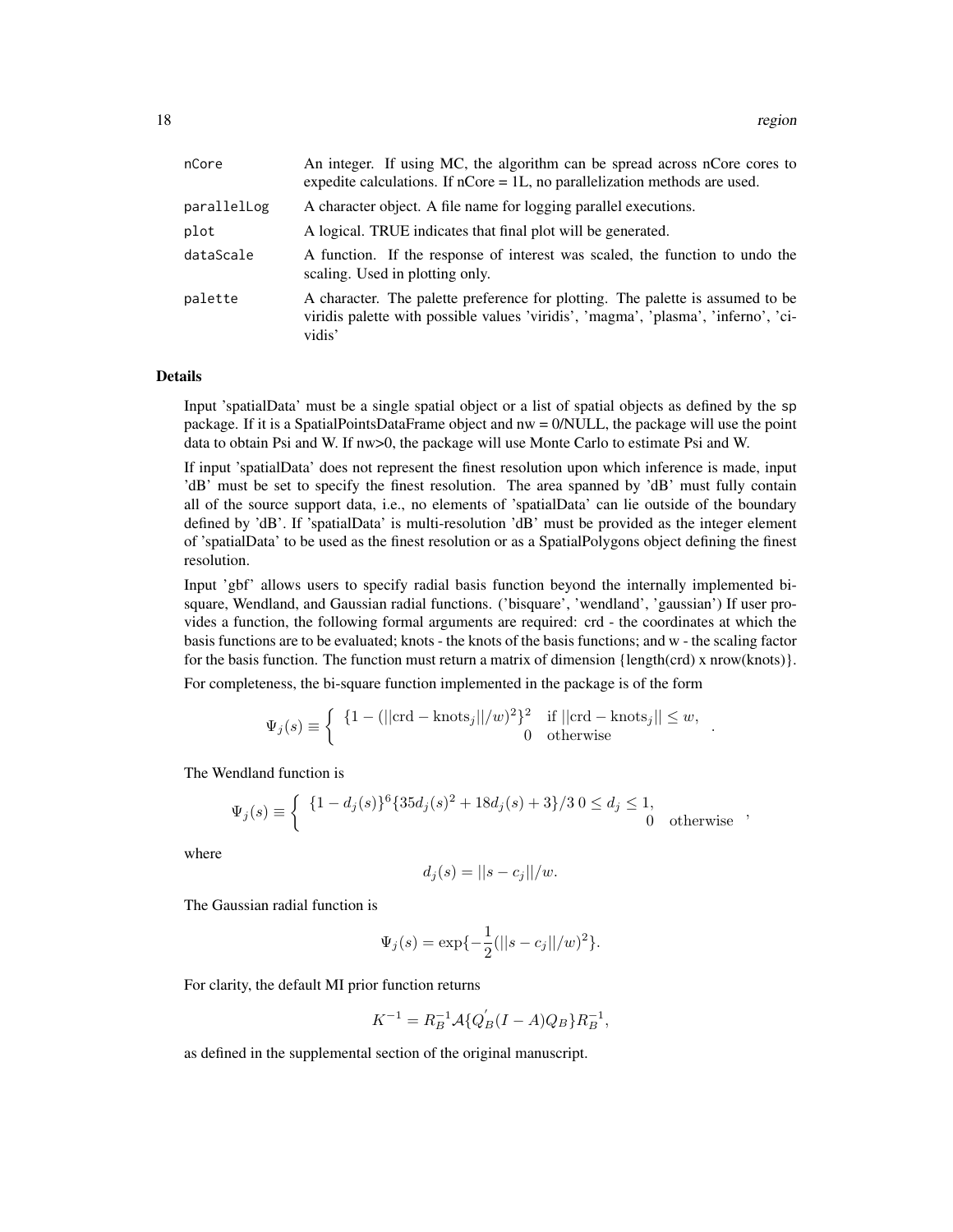#### region and the set of the set of the set of the set of the set of the set of the set of the set of the set of the set of the set of the set of the set of the set of the set of the set of the set of the set of the set of th

This package implements methods of the ff package in scenarios when memory size is of concern. The ff package stores variables on the disk rather than in RAM. Though it is highly optimized, this choice does increase computation time. Intermediate variables used only internally are stored in the temp directory specified in input 'ffdir.' To trigger this implementation, 'ffdir' must be set.

## Value

## A list.

| call      | The original call structure                                                     |
|-----------|---------------------------------------------------------------------------------|
| psi       | A list containing the generating basis and OC weighting matrix.                 |
| CAGETrack | The estimated CAGE/DCAGE for each dC cluster.                                   |
| cluster   | Clustering indices mapping dB to dC.                                            |
| y0pt      | The estimated value of interest at each Gibbs sample clustered according to dC. |
| yFinest   | The estimated value of interest at each Gibbs sample clustered according to dB. |
| criterion | "CAGE" or "DCAGE"                                                               |

#### References

Bradley, J. R., Wikle, C. K., and Holan, S. H. (2017). Regionalization of Multiscale Spatial Processes using a Criterion for Spatial Aggregation Error. Journal of the Royal Statistical Society - Series B, 79, 815–832.

## Examples

```
# create 5x5 square
poly <- raster::rasterToPolygons(raster::raster(nrows = 5, ncols = 5,
                                                xmn = -1.25, xmx = 1.25,
                                                ymn = -1.25, ymx = 1.25,
                                                res = 0.5,
                                                crs = "+proj=longlat +datum=WGS84"))
df \leq data.frame("x" = stats::rnorm(n = 25))
dt <- sp::SpatialPolygonsDataFrame(poly, df)
dC <- raster::rasterToPolygons(raster::raster(xmn = -1.25, xmx = 1.25,
                                              ymn = -1.25, ymx = 1.25,
                                              res = c(0.5, 2.5),
                                              crs = "+proj=longlat +datum=WGS84"))
knots <- cbind(c(-0.75, 0.0, 0.75, -0.75, 0.0, 0.75, -0.75, 0.0, 0.75),
               c(-0.75,-0.75,-0.75, 0.0, 0.0, 0.0, 0.75, 0.75, 0.75)res <- region(spatialData = dt,
             response = "x",sigmavar = rep(1, 25),
              dC = dC,
             nGibbs = 50L,
```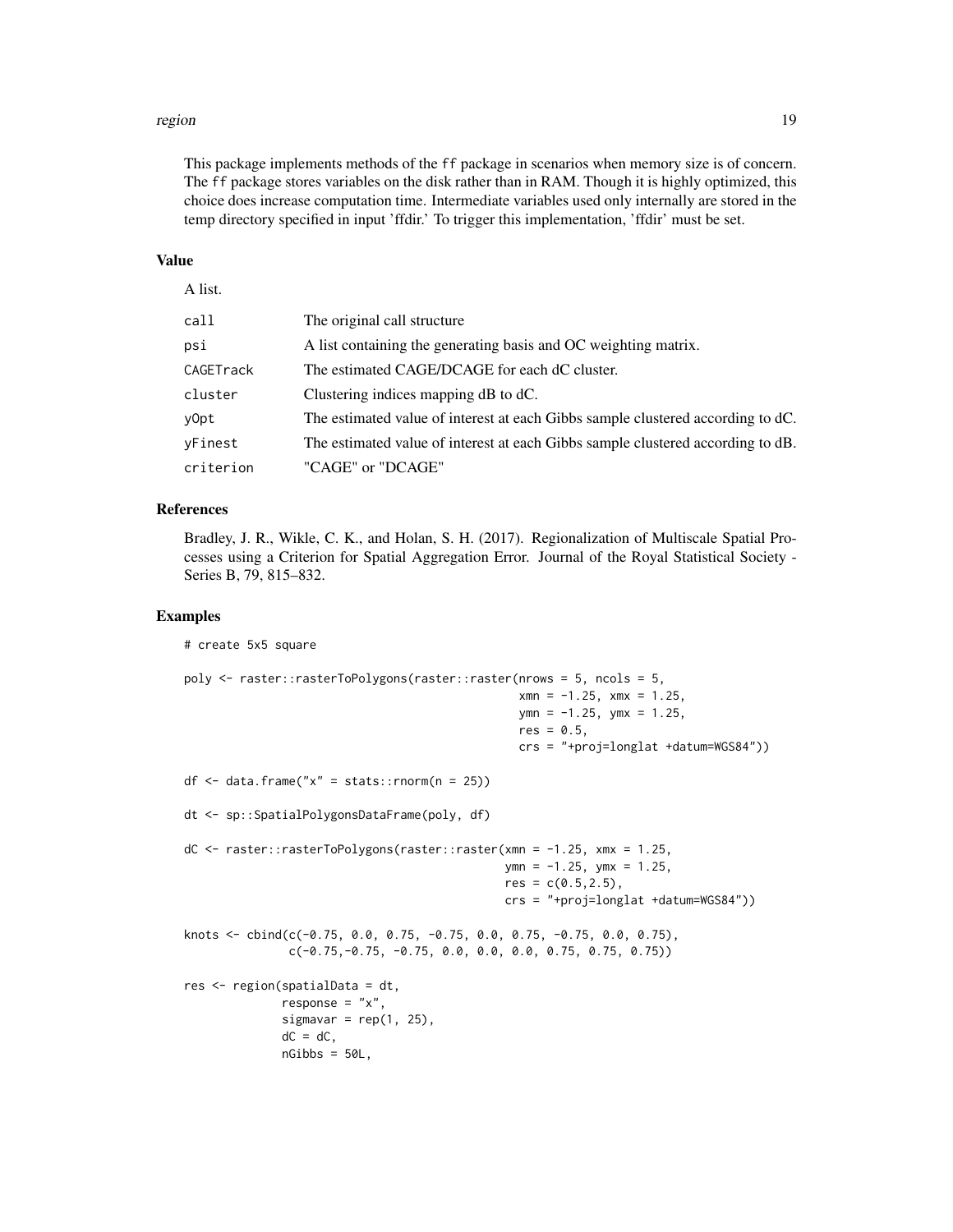#### <span id="page-19-0"></span>20 wendland

```
nBurn = 10L,nThin = 1L,
nw = 2000L,
knots = knots)
```
#### wendland *Wendland Basis Functions*

## Description

Provides an implementation of the Wendland basis functions defined as

$$
\Psi_j(s) = \{1 - d_j(s)\}^6 \{35d_j(s)^2 + 18d_j(s) + 3\}/3I(0 \le d_j \le 1),
$$

where

$$
d_j(s) = ||s - c_j||/w.
$$

## Usage

 $wendland(crd, knots, w = NULL, ..., longlat = TRUE)$ 

## Arguments

| crd     | A matrix object. The $(x,y)$ coordinates of the reference points $\{nCrd x 2\}$ .                                                                     |
|---------|-------------------------------------------------------------------------------------------------------------------------------------------------------|
| knots   | A matrix object. The $(x,y)$ coordinates of the knots $\{r \times 2\}$ .                                                                              |
| W       | A numeric object. The positive scaling factor (bandwidth).                                                                                            |
| $\cdot$ | ignored. Included only to require naming of inputs that follow.                                                                                       |
| longlat | A logical object. If FALSE, Euclidean distance is calculated; if TRUE, Great<br>Circle distance is calculated. See ?sp::spDists for more information. |

## Details

Distances between reference coordinates and knots are obtained using sp::spDists().

## Value

A matrix of Wendland functions evaluated at all combinations of crd and knots { nCrd x r }.

#### References

Wendland, H. (1998). Error estimates for interpolation by compactly supported radial basis functions of minimal degree. Journal of Approximation Theory, 93,258-272. <doi:10.1006/jath.1997.3137>.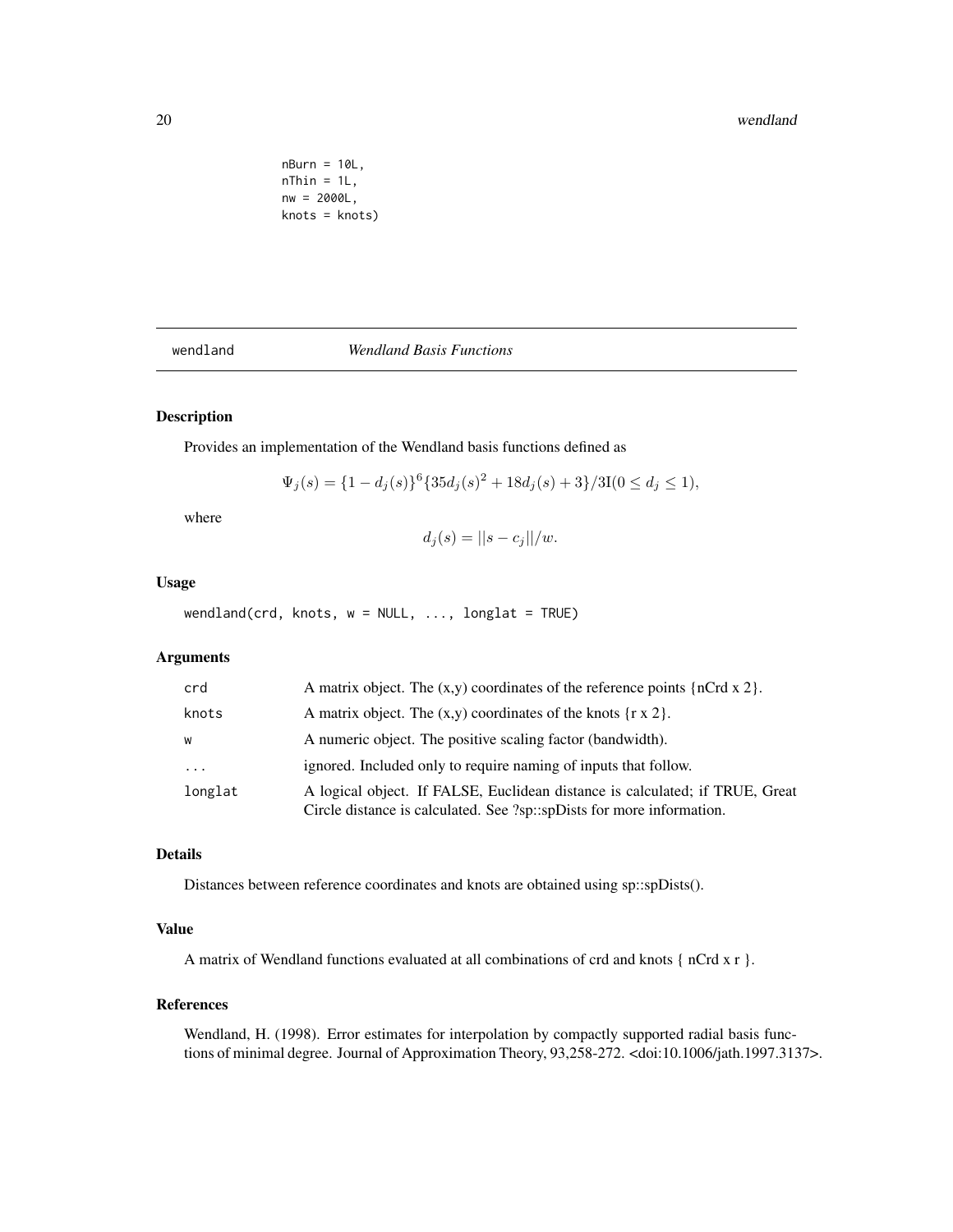#### <span id="page-20-0"></span>windExample 21

## Examples

data(countyExample)

wendland(crd = sp::coordinates(county), knots = knots)

## windExample *Wind Point Observations*

#### Description

This data set is a sample of ocean surface wind data with observations from 2 February 2005 at 12:00 Universal Coordinated Time over the Mediterranean Sea using the QuickSCAT scatterometer. Provided only to facilitate illustrative examples.

#### Usage

data(windExample)

#### Format

windExample contains 3 objects

- windPt A SpatialPointsDataFrame containing 6916 points. The data.frame contains only one column, "vel", the observed wind velocity.
- windPoly A SpatialPolygonsDataFrame containing 4551 areas. The data.frame contains only one column, "vel", the observed wind velocity.
- windGrid A SptialPolygons object providing a 0.5 degree grid that covers the measurement area of the Mediterranean Sea.

#### References

Milliff, R., Bonazzi, A., Wikle,C., Pinardi,N. and Berliner, L. (2011). Ocean ensemble forecasting: Part I, Ensemble Mediterranean winds from a Bayesian hierarchical model. Quarterly Journal of the Royal Meteorological Society, 137, 858–878.

Wikle, C. K., Milliff, R. F., Herbei, R., and Leeds, W. B., (2013). Modern statistical methods in oceanography: A hierarchical perspective. Statistical Science, 28, 466-486. DOI: 10.1214/13- STS436